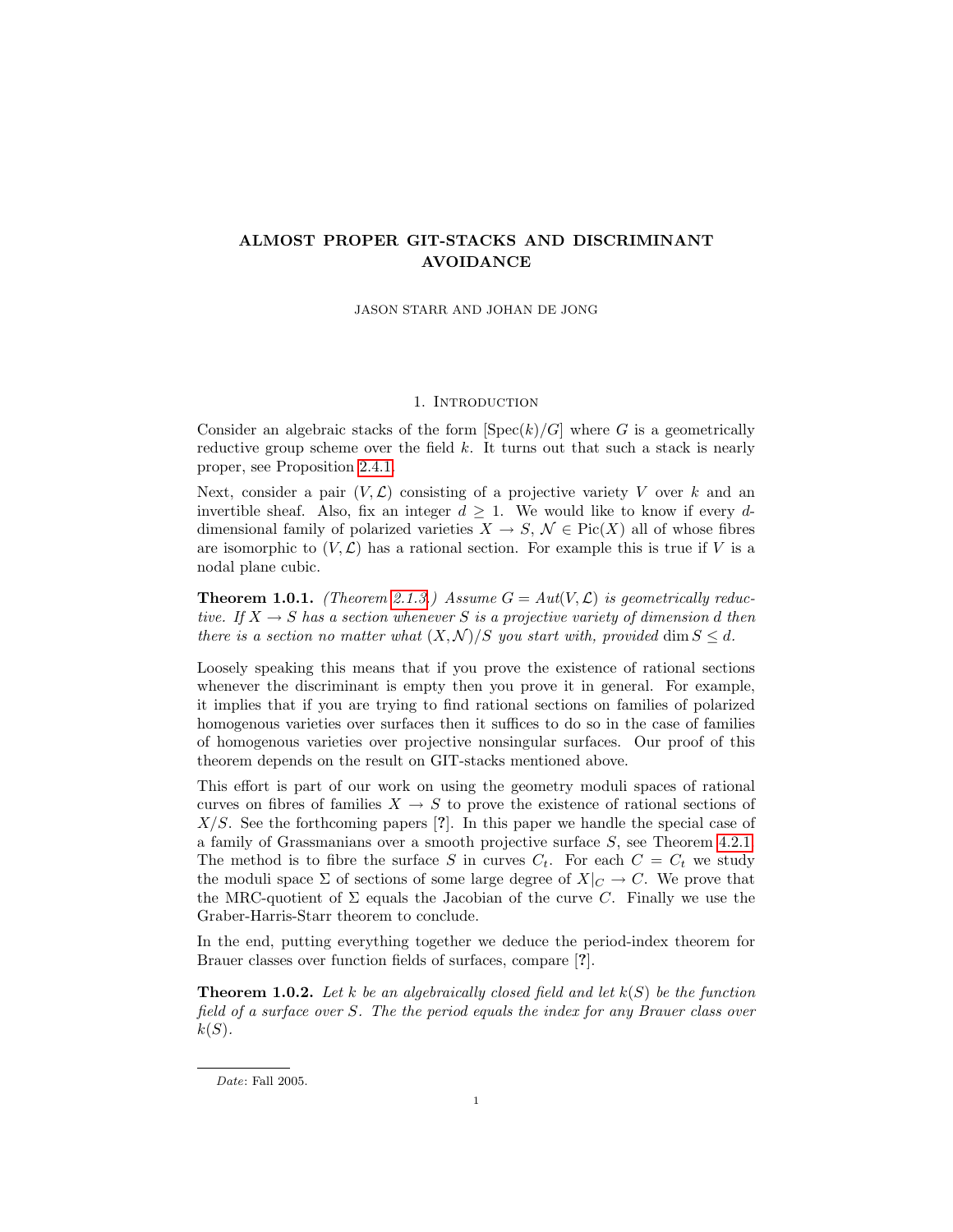#### 2. Isotrivial families

The title of this section is a little misleading as usually one thinks of an isotrivial family as having finite monodromy. As the reader will see such families are certainly examples to which our discussion applies, but we also allow for a positive dimensional structure group. The families will be isotrivial in the sense that the fibres over a Zariski open will be all isomorphic to a fixed variety  $V$ .

<span id="page-1-3"></span>2.1. Statement of the result. Let  $k$  be an algebraically closed field of any characteristic. We assume given a variety V over k and an ample invertible sheaf  $\mathcal L$ over V. We let  $m = \dim V$ . We introduce another integer  $d \geq 1$  which will be an upper bound for the dimension of the base of our families. We are going to ask the following question: Is it true that for any polarized family of varieties over  $a \leq d$ -dimensional base whose general fibre is V, there is a rational point on the generic fibre? We make this more precise as follows.

<span id="page-1-1"></span>**Situation 2.1.1.** Here we are given a triple  $(K/k, X \rightarrow S, \mathcal{N})$ , with the following properties: (a) The field  $K$  is an algebraically closed field extension of  $k$ . (b) The map  $X \to S$  is a morphism of projective varieties over K. (c) The dimension of S is at most d. (d) We are given an invertible sheaf  $N$  on X. (e) For a general point  $s \in S(K)$  we have  $(X_s, \mathcal{N}_s) \cong (V_K, \mathcal{L}_K)$ .

The notation  $(V_K, \mathcal{L}_K)$  refers to the base change of the pair  $(V, \mathcal{L})$  to SpecK. Thus (e) means that there exists a Zariski open  $U \subset S$  such that  $(X_s, \mathcal{N}_s) \cong (V_K, \mathcal{L}_K)$  as pairs over K for all  $s \in U$ . Considering a suitable Hilbert scheme this then implies that all geometric fibres of  $X \to S$  over U are isomorphic to a suitable base change of  $V$ .

<span id="page-1-2"></span>Question 2.1.2. Suppose we are in Situation [2.1.1.](#page-1-1) Is there a rational point on the generic fibre of  $X \to S$ ? In other words: Is  $X(K(S))$  not empty?

A natural problem that arises when studying this question is the possibility of bad fibres in the family  $X \to S$ . Let us define the discriminant  $\Delta$  of a family  $(K/k, X \to$  $S, \mathcal{N}$  as in Situation [2.1.1](#page-1-1) as the Zariski closure of the set of points  $s \in S(K)$  such that  $(X_s, \mathcal{L}_s)$  is not isomorphic to  $(V_K, \mathcal{L}_K)$ . A priori the codimension of (the closure of)  $\Delta$  is assumed  $\geq 1$ , and typically it will be 1. In this section we show that it often suffices to answer Question [2.1.2](#page-1-2) in cases where the codimension of  $\Delta$ is bigger, at least as long as we are answering the question for all families.

It is not surprising that the automorphism group G of the pair  $(V, \mathcal{L})$  is an important invariant of the situation. The group scheme  $G$  has  $T$ -valued points which are pairs  $(\phi, \alpha)$ , where  $\phi : V_T \to V_T$  is an automorphism of schemes over T, and  $\alpha : \phi^* \mathcal{L}_T \to \mathcal{L}_T$  is an isomorphism of invertible sheaves. The group law is given by  $(\phi, \alpha) \cdot (\psi, \beta) = (\phi \circ \psi, \beta \circ \psi^*(\alpha))$ . We leave it to the reader to show that G is an affine group scheme (since  $\mathcal L$  is ample). In the following theorem  $G^{\circ}_{red}$  denotes the reduction of the connected component of G. Note that  $G_{red}^{\circ}$  is a smooth affine group scheme (since  $k$  is algebraically closed, and hence perfect).

<span id="page-1-0"></span>**Theorem 2.1.3.** Fix  $(V, \mathcal{L})$  and d as above. Assume that  $G_{red}^{\circ}$  is reductive. If the answer to Question [2.1.2](#page-1-2) is yes whenever  $\Delta = \emptyset$ , then the answer to Question 2.1.2 is yes in all cases.

The proof has 2 parts: deformation and specialization. The deformation argument proves the following: For every triple  $(K/k, X \rightarrow S, \mathcal{N})$ , there is a dense open subset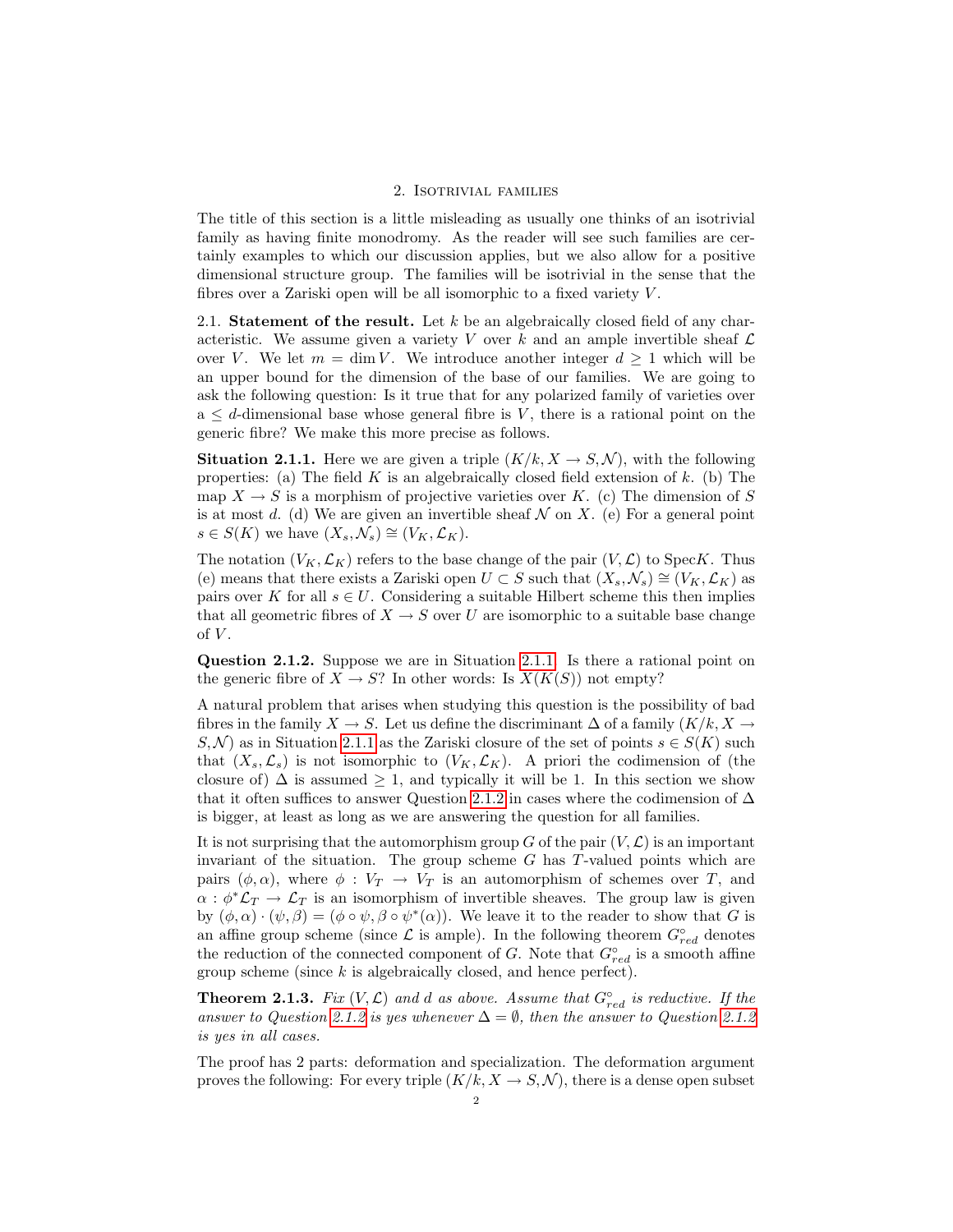$U \subset X$  and a deformation of  $(X_U \to U, \mathcal{N}|_{X_U})$  to a triple  $(K'/k, X' \to S', \mathcal{N}')$ with trivial discriminant. The specialization argument proves the following: Every rational point of the generic fiber of  $X' \to S'$  specializes to a rational point of the generic fiber of  $X \to S$ . Thus Question [2.1.2](#page-1-2) has a positive answer for  $(K/k, X \to S)$  $S, \mathcal{N}$  if it has a positive answer for  $(K'/k, X' \to S', \mathcal{N}')$ .

<span id="page-2-0"></span>2.2. A bijective correspondence. To deform the pair  $(X_U \to U, \mathcal{N}|_{X_U})$ , it is convenient to first convert the pair into a  $G$ -torsor over  $U$ , deform the torsor, and then convert this back into a triple. This subsection describes how to convert between pairs and  $G$ -torsors. As in subsection [2.1,](#page-1-3) denote by  $G$  the automorphism group scheme of  $(V, \mathcal{L})$ .

Let U be any k-scheme. Let  $(X \to U, \mathcal{N})$  be a pair where  $X \to U$  is a flat proper morphism and  $\mathcal N$  an invertible sheaf on X. We assume that every geometric fiber of  $(X, \mathcal{N})$  over U is isomorphic to the base-change of  $(V, \mathcal{L})$ . Consider the functor that associates to a scheme  $T \to U$  over U the set of pairs  $(\phi, \alpha)$ , where  $\phi : X_T \to V_T$  is an isomorphism over T and  $\alpha$ :  $\phi^* \mathcal{L}_T \to \mathcal{N}_T$  is an isomorphism of invertible sheaves. This functor is representable, see  $[][??]$  notation  $\mathcal{T} := \text{Isom}_U((X, \mathcal{N}), (V_U, \mathcal{L}_U)).$ There is a left G-action  $G \times T \to T$  on T over U (by post-composing, see the definition of the group structure on  $G$ ).

**Lemma 2.2.1.** If U is reduced then  $T$  is a  $G$ -torsor over  $U$ .

*Proof.* It suffices to prove that  $(X, \mathcal{N})$  is locally in the fppf topology of U isomorphic to the constant family  $(V, \mathcal{L}) \times U$ . To prove this we need some notation.

Take N so large that  $\mathcal{L}^N$  is very ample on V and has vanishing higher cohomology groups. Let  $n = \dim \Gamma(V, \mathcal{L}^N)$ . A choice of basis of  $\Gamma(V, \mathcal{L}^N)$  determines a closed immersion  $i: V \to \mathbf{P}^{n-1}$ . This determines a point [i] of the Hilbert scheme  $\textbf{Hilb} = \text{Hilb}_{\mathbf{P}^{n-1}/k}$ . The smooth algebraic group  $\textbf{PGL}_n$  acts on Hilb, and we denote Z the orbit of  $[i]$ . Note that Z is a smooth scheme of finite type over k, and that there is a flat surjective morphism  $PGL_n \to Z$ . See [?, Generalities about orbits] By construction the pullback of the universal family over  $Z$  to  $PGL_n$  is canonically isomorphic to  $V \times \mathbf{PGL}_n$ , and the invertible sheaf  $\mathcal{O}(1)$  pulls back to  $\mathcal{L}^N \boxtimes \mathcal{O}$ .

The question is local on  $U$  so we may assume that  $U$  is affine. By our choice of N above, the invertible sheaf  $\mathcal{N}^N$  is very ample on every fibre of X over U with vanishing higher cohomology groups. Hence after possibly shrinking  $U$  we can find a closed immersion  $X \to \mathbf{P}_U^{n-1}$  which restricts to a the embedding given by the full linear series of  $\mathcal{N}^N$  on every geometric fibre. Consider the associated moduli map  $m: U \to \text{Hilb. Since } U$  is reduced, and since each pair  $(X_s, \mathcal{N}_s)$  is isomorphic to a base change of  $(V, \mathcal{L})$  we see that  $m(U) \subset Z$ .

This implies there is some surjective flat morphism  $U' \to U$  such that there is a  $U'$ isomorphism  $X' \cong V \times U'$  with the property that  $\mathcal{N}^N$  pulls back to  $\mathcal{L}^N$ . Namely, take  $U' = U \times_Z \mathbf{PGL}_n$  and unwind the definitions. To finish, do the same thing for  $N+1$  to get some  $U'' \to U$ . Then over  $U''' = U' \times_U U'$  there is an isomorphism of the pullback of  $(X, \mathcal{N})$  and the base change of  $(V, \mathcal{L})$ . This proves the reult.  $\Box$ 

Conversely, given a left  $G$ -torsor  $T$  over  $U$  we will construct a flat proper family of varieties  $X \to U$  and an invertible sheaf N on X such that  $\text{Isom}_U((X, \mathcal{N}), (V_U, \mathcal{L}_U))$ is isomoprhic to  $\mathcal T$ .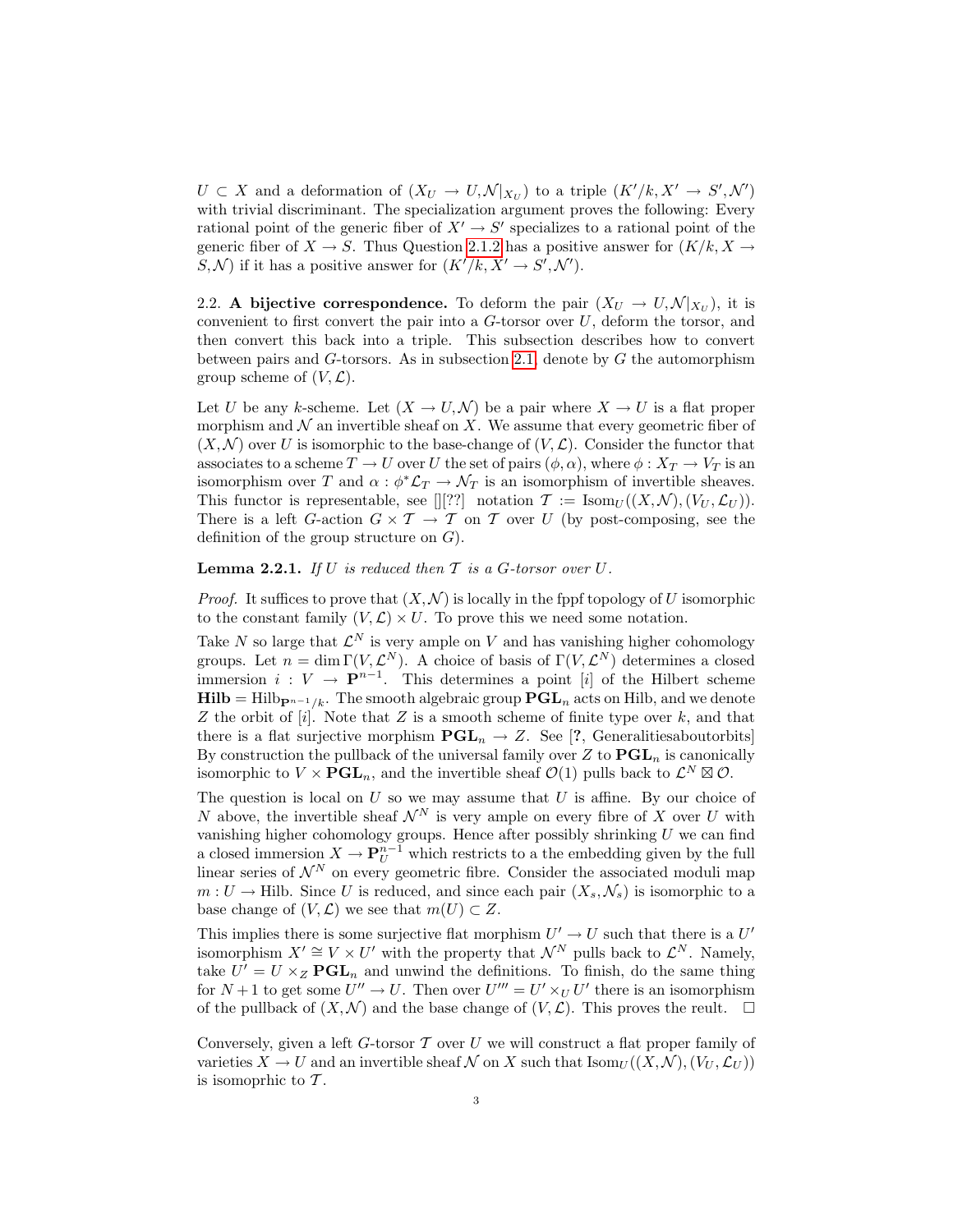The structure morphism  $\pi : \mathcal{T} \to U$  is a flat surjective morphism of finite type. We are going to descend the constant family  $V \times T$  to U using a descend datum

$$
\phi: V \times T \times_U T \to V \times T \times_U T.
$$

Before we describe the descent datum, we recall that the map  $\psi : G \times T \to T \times_U T$ ,  $(g, t) \mapsto (gt, t)$  is an isomorphism. Also, let us denote  $m : V \times G \to V$  the map  $(v, g) \mapsto gv$ , where gv denote the natural action of  $g \in G$  on  $v \in V$ . Finally, we take

$$
\phi = \text{Id}_V \times \psi \circ m \times \text{Id}_{\mathcal{T}} \circ (\text{Id}_V \times \psi)^{-1}.
$$

To verify the cocycle condition on  $\mathcal{T} \times_U \mathcal{T} \times_U \mathcal{T}$ , we can think of  $\phi$  as the map  $(v, gt, t) \mapsto (g^{-1}v, gt, t)$ . If on  $V \times T \times_U T \times_U T$  we have a point  $(v, g_1g_2t, g_2t, t)$  then  $pr_{23}^{*}(\phi)(v, g_1g_2t, g_2t, t) = (g_2v, g_1g_2t, g_2t, t)$  and  $pr_{12}^{*}(\phi) \circ pr_{23}^{*}(\phi)(v, g_1g_2t, g_2t, t) =$  $(g_1g_2v, g_1g_2t, g_2t, t)$  and  $\text{pr}_{13}^*(\phi)(v, g_1g_2t, g_2t, t) = ((g_1g_2)v, g_1g_2t, g_2t, t)$ . Thus  $\text{pr}_{13}^*(\phi) =$  $\mathrm{pr}_{12}^*(\phi) \circ \mathrm{pr}_{23}^*(\phi)$  as desired.

Because all the maps in question lift canonically to the invertible ample sheaf  $\mathcal L$ this actually defines a descent datum on the pair  $(V, \mathcal{L})$  for  $\mathcal{T} \to U$ . As  $\mathcal{L}$  is ample, this descent datum is effective, cf. [\[Gro62,](#page-16-0) No. 190, §B.1]. Thus there exists a pair  $(X \to U, \mathcal{N})$  over U and an isomorphism  $\delta : \mathcal{T} \times_U (X, \mathcal{N}) \to \mathcal{T} \times (V, \mathcal{L})$  such that  $\phi$  equals  $\mathrm{pr}_1^*\delta \circ \mathrm{pr}_2^*\delta^{-1}$ .

<span id="page-3-1"></span>Conclusion 2.2.2. The above constructions give a bijective correspondence between pairs  $(X \to U, \mathcal{N})$  and left G-torsors over U in case U is a reduced scheme over k.

<span id="page-3-2"></span>**Remark 2.2.3.** The construction of the family  $(X, \mathcal{N})/U$  starting from the torsor T works more generally when k is more generally a ring as long as: (1) V is a flat projective scheme of finite presentation over k, (2)  $\mathcal{L}$  is ample, and (3) the automorphism group scheme  $G = Aut(V, \mathcal{L})$  is flat over k.

2.3. Deforming torsors over a Henselian DVR. Before proving Theorem [2.1.3,](#page-1-0) it is useful to say what is known without the hypothesis that  $G$  is reductive. We thank Ofer Gabber, Jean-Louis Colliot-Thélène and Max Lieblich for explaining the following proposition.

<span id="page-3-0"></span>**Proposition 2.3.1.** Let R be a Henselian DVR with residue field K, and let G be a flat separated group scheme of finite type over Spec R. Every torsor for the closed fiber  $G_K$  over Spec K is the closed fiber of a torsor for G over Spec R.

*Proof.* We first give a proof when G is affine which is all we will use in this paper. Choose a closed immersion  $G \to \mathbf{GL}_{n,R}$ , see [?, Generalitiesaboutgroupschemes] Let  $X = GL_{n,R}/G$ , and note that  $X \rightarrow \text{Spec } R$  is smooth, see [?, Generalitiesaboutorbits] Since  $H^1(K,\mathbf{GL}_{n,K}) = \{1\}$ , any torsor for  $G_K$  is the fibre of the map  $\mathbf{GL}_{n,K} \to X_K$  over a K-point of X. Since R is Henselian the map  $X(R) \to X(K)$  is surjective, and hence every  $G_K$ -torsor lifts.

In the general case we argue as follows. By [\[LMB00,](#page-16-1) Prop. 10.13.1], which relies upon Artin's criterion for algebraicity of a stack, the classifying stack  $BG$  is an algebraic stack over Spec R. By [\[LMB00,](#page-16-1) Thm. 6.3], for each  $G_K$ -torsor there exists an affine R-scheme X, a smooth morphism  $\phi: X \to BG$ , and a K-point x of X such that  $\phi(x)$  corresponds to the given  $G_K$ -torsor. Denote by  $t :$  Spec  $R \to BG$ the 1-morphism associated to the trivial G-torsor. Since  $\phi$  is smooth, the basechange  $pr_R$ : Spec  $R \times_{t,BG,\phi} X \to \text{Spec } R$  is smooth. Since t is a surjective flat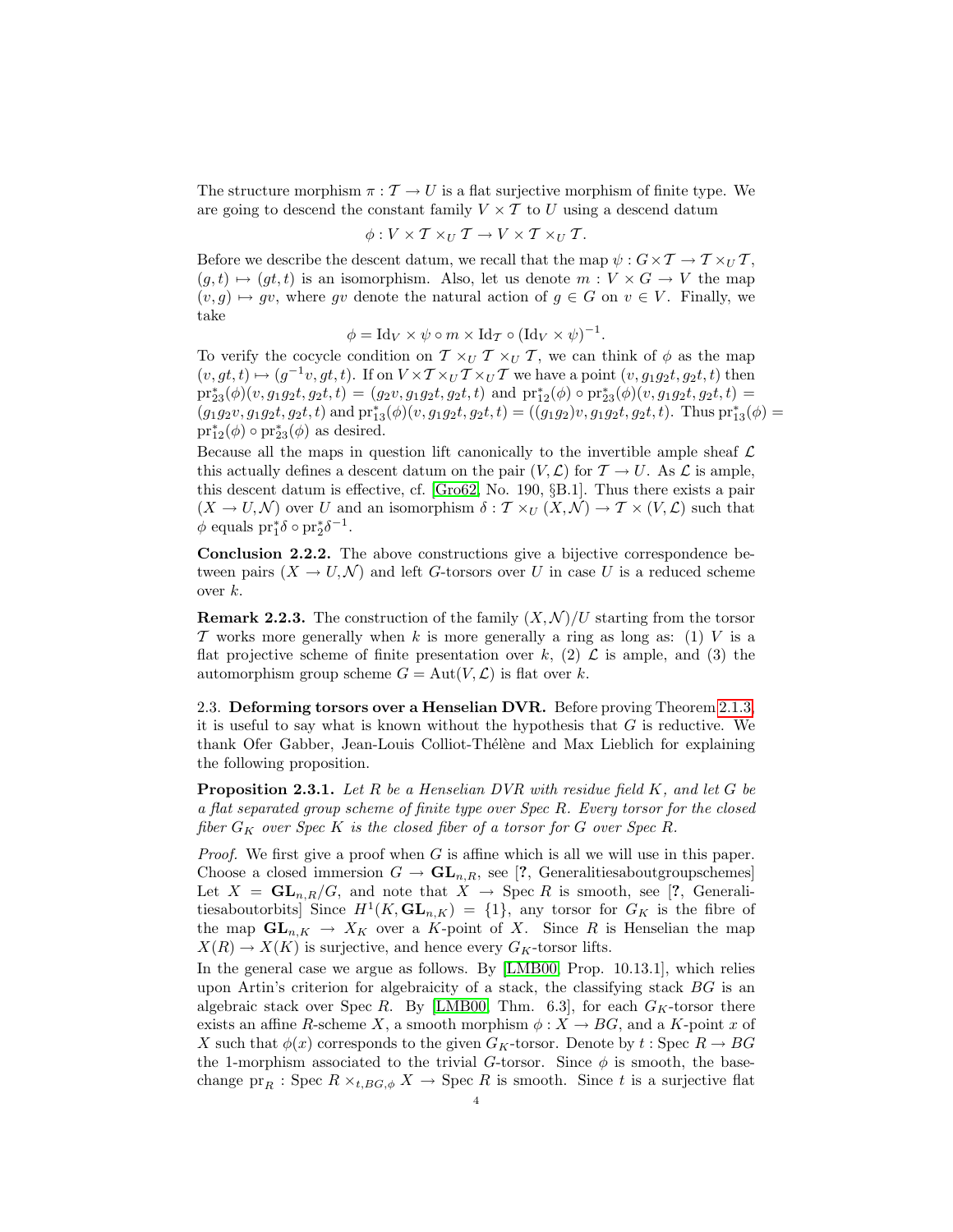morphism, the base-change,  $\text{pr}_X$ : Spec  $R \times_{t,BG,\phi} X \to X$  is surjective and flat. By [\[GD67,](#page-16-2)  $\S6.5$ ], it follows that X is smooth over Spec R. Since R is Henselian and X is smooth over Spec R,  $X(R) \to X(K)$  is surjective; in particular there is an R-morphism Spec  $R \to X$  extending the given K-point of X. The composition of this morphism with  $\phi$  determines a G-torsor over Spec R whose closed fiber is isomorphic to the given  $G_K$ -torsor over Spec K.

<span id="page-4-0"></span>**Corollary 2.3.2.** Let R be a DVR with residue field  $k$ , and let G be a separated, finite type, flat group scheme over Spec R. Let U be a finite type, integral k-scheme, and let  $T_U \rightarrow U$  be a  $G_k$ -torsor. There exists an integral, flat, quasi-projective R-scheme Y, with nonempty special fibre  $Y_k$ , a G-torsor  $\mathcal{T} \to Y$ , and an open immersion  $j: Y_k \to U$  such that  $j^*T_U$  is isomorphic to  $T_k$  as  $G_k$ -torsors over  $Y_k$ .



Proof. First we show there exists an integral, flat, quasi-projective R-scheme Z and an open immersion  $j: Z_k \to U$ . Namely, we may replace U by an affine open, and hence we may assume that  $U$  is regular, see  $[?$ , Generalitiesaboutcommutativealgebra] In particular this implies that  $U \rightarrow \text{Spec } k$  is a local complete intersection morphism, see [?, Generalitiesaboutcommutativealgebra] So after shrinking U some more we may assume that  $U = \text{Spec } k[x_1, \ldots, x_n]/(f_1, \ldots, f_c)$ is a complete intersection, i.e.,  $\dim U = n - c$ . At this point we simply put  $Z = \text{Spec } R[x_1, \ldots, x_n]/(F_1, \ldots, F_c)$ , where  $F_i \in R[\underline{x}]$  lifts  $f_i$ .

Define  $R'$  to be the local ring of Z at the generic point of  $Z_k$ . Then  $R'$  is a Noetherian 1-dimensional local ring. Denote by  $\pi$  a uniformizer of R. Clearly,  $\pi$ maps into  $\mathfrak{m}_{R'}$  and  $R'/\pi R'$  is the function field of  $Z_k$ , i.e., the function field of U. Because R' is R-flat,  $\pi$  is a nonzerodivisor. Thus R' is a DVR with residue field  $K = k(U).$ 

By Proposition [2.3.1,](#page-3-0) the  $G_k$  torsor over  $R'/\pi R'$  lifts to a G-torsor  $\mathcal{T}^h$  over the Henselization of  $R'$ . By a standard limit argument, this lift exists over an étale extension  $R' \to R''$  contained in the Henselization of R'. Note that the residue field  $R''/\pi R''$  of  $R''$  is still the function field of U. By a standard limit argument, there is an étale morphism  $Y \to Z$  such that  $Y_k \to Z_k$  is an open immersion and such that  $R''$  is the local ring of Y at the generic point of  $Y_k$ . After replacing Y by an open subscheme, there is a G-torsor T over Y that pulls back to  $\mathcal{T}^h$  over  $R''$ . We leave it to the reader to see that, after possible shrinking  $Y$  again, this torsor satisfies the conditions of the corollary.  $\Box$ 

Corollary [2.3.2](#page-4-0) above is a weak version of the deformation principle that we will esthablish later on. The remaining issue is whether there exists a datum  $(Y \rightarrow$ Spec  $R, \mathcal{T} \to Y, j : Y_K \to U$  such that the generic fiber of  $Y \to \text{Spec } R$  is projective. Presumably this is not always possible, but in case  $G$  is reductive we will show that it is.

Corollary [2.3.2](#page-4-0) can be used to lift problems in char  $p > 0$  to characteristic 0. Suppose that  $R$  is a complete discrete valuation ring with algebraically closed residue field k. Let  $\Omega$  be an algebraic closure of the fraction field of R. We have in mind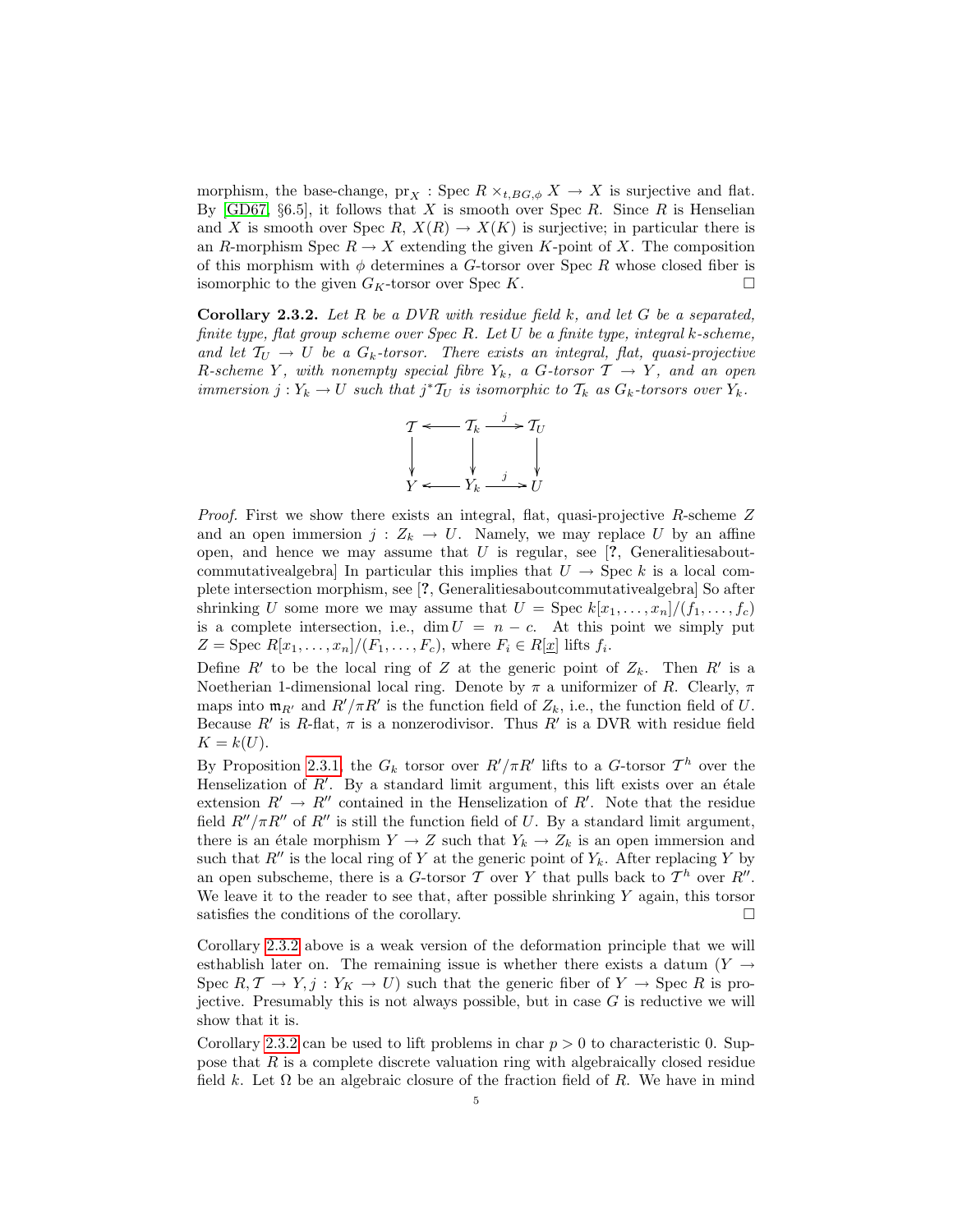the case where  $char(k) = p > char(L) = 0$ . Suppose that  $V_R$  is a flat projective R scheme, and that  $\mathcal{L}_R$  is an ample invertible sheaf over  $V_R$ . We assume that  $V_{\Omega}$  and  $V_k$  are varieties. Let  $G_R$  denote the automorphism group scheme of  $(V_R, \mathcal{L}_R)$  over R.

**Corollary 2.3.3.** Notations and assumptions as above. Fix  $d \in \mathbb{N}$ . Assume that  $G_R$  is flat over R. If the answer to Question [2.1.2](#page-1-2) is always "yes" for the pair  $(V_{\Omega}, \mathcal{L}_{\Omega})$  then the answer is always "yes" for the pair  $(V_{k}, \mathcal{L}_{k})$ .

*Proof.* Let  $(K/k, X \to S, \mathcal{N})$  be a triple as in Situation [2.1.1](#page-1-1) for the pair  $(V_k, \mathcal{L}_k)$ . Let U be the open subscheme of S over which all geometric fibres of  $(X, \mathcal{N})$  are isomorphic to the base change of  $(V_k, \mathcal{L}_k)$ . The construction in Subsection [2.2](#page-2-0) gives a corresponding  $G_K$ -torsor  $\mathcal{T}_U$  over U.

There exists an extension of complete discrete valuation rings  $R \subset R'$  such that the induced extension of residue fields is  $K/k$ , see Generalities about algebra. We apply Corolloray [2.3.2](#page-4-0) to obtain  $Y \to \text{Spec } R', T \to Y$  and  $j: Y_K \to U$ . According to Conclusion [2.2.2](#page-3-1) and Remark [2.2.3](#page-3-2) there exists a pair  $(X' \to Y, \mathcal{N}')$  over Y whose restriction to  $Y_K$  is isomorphic to  $(j^*X|_U, j^*\mathcal{N}|_U)$ .

Let  $\Omega'$  be an algebraic closure of the field of fractions  $Q(R')$  of R'. Since  $R \subset R'$  we may and do assume that  $\Omega \subset \Omega'$ . Note that we do not know that the geometric fibre  $Y_{\Omega'}$  is irreducible. However, our assumptions imply that X' has a  $\Omega'(Y')$ -valued point for every irreducible component Y' of  $Y_{\Omega'}$ . To conclude we apply the lemma below.  $\Box$ 

<span id="page-5-0"></span>**Lemma 2.3.4.** Suppose that  $R$  is a DVR with algebraically closed residue field K. Let  $\Omega$  be an algebraic closure of  $Q(R)$ . Let  $Y \to \text{Spec } R$  be a flat, finite type morphism,  $X \to Y$  a projective morphism and let  $\xi \in Y_K$ . Assume in addition that (a)  $\xi$  is the generic point of an irreducible component C of the scheme  $Y_K$ , (b) the scheme  $Y_K$  is reduced at  $\xi$ , and (c) for every irreducible component Y' of  $Y_\Omega$  there exists a  $\Omega(Y')$ -valued point of X. Then X has a  $K(C)$ -valued point.

*Proof.* Note that right from the start we may replace  $R$  by its completion, and hence we may assume that  $R$  is excellent. This will garantee that the integral closure of R in a finite extension of  $Q(R)$  is finite over R. (Not necessary in char 0.) See [?, Generalitiesaboutalgebra]

By hypothesis, and a standard limit argument, there is a section of  $X_{\Omega} \to Y\Omega$  over a dense open  $V \subset Y_{\Omega}$ , say  $s : V \to X_{\Omega}$ . By a standard limit argument, there is a finite extension  $Q(R) \subset L$  such that V and s are defined over L. Let R' be the integral closure of R in L. Since R is excellent the extension  $R \subset R'$  is a finite extension of DVRs. The residue field of  $R'$  is isomorphic to  $K$  as  $K$  is algebraically closed.

By construction the scheme  $Y_{R'} = Y \times_R R'$  has special fibre equal to  $Y_K$ . The local ring O of  $Y_{R'}$  at  $\xi$  is a DVR. This follows from flatness of  $Y_{R'}/R'$  and property (b), see proof of [2.3.2.](#page-4-0) Thus the image of Spec  $Q(\mathcal{O}) \to Y_L$  is one of the generic points of  $Y_L$  and hence contained in V. Since  $X_{R'} \to Y_{R'}$  is proper, we see that  $s|_{Spec Q(\mathcal{O})}$ extends to a O-valued point of  $X_{R'}$ , and in particular we obtain a  $\kappa(\xi) = K(C)$ valued point of  $(X_K)_{\kappa(\xi)} = X_{K(C)}$  as desired.

For example this corollary always applies to the case where  $(V, \mathcal{L})$  is the pair consisting of a Grassmanian and its ample generator.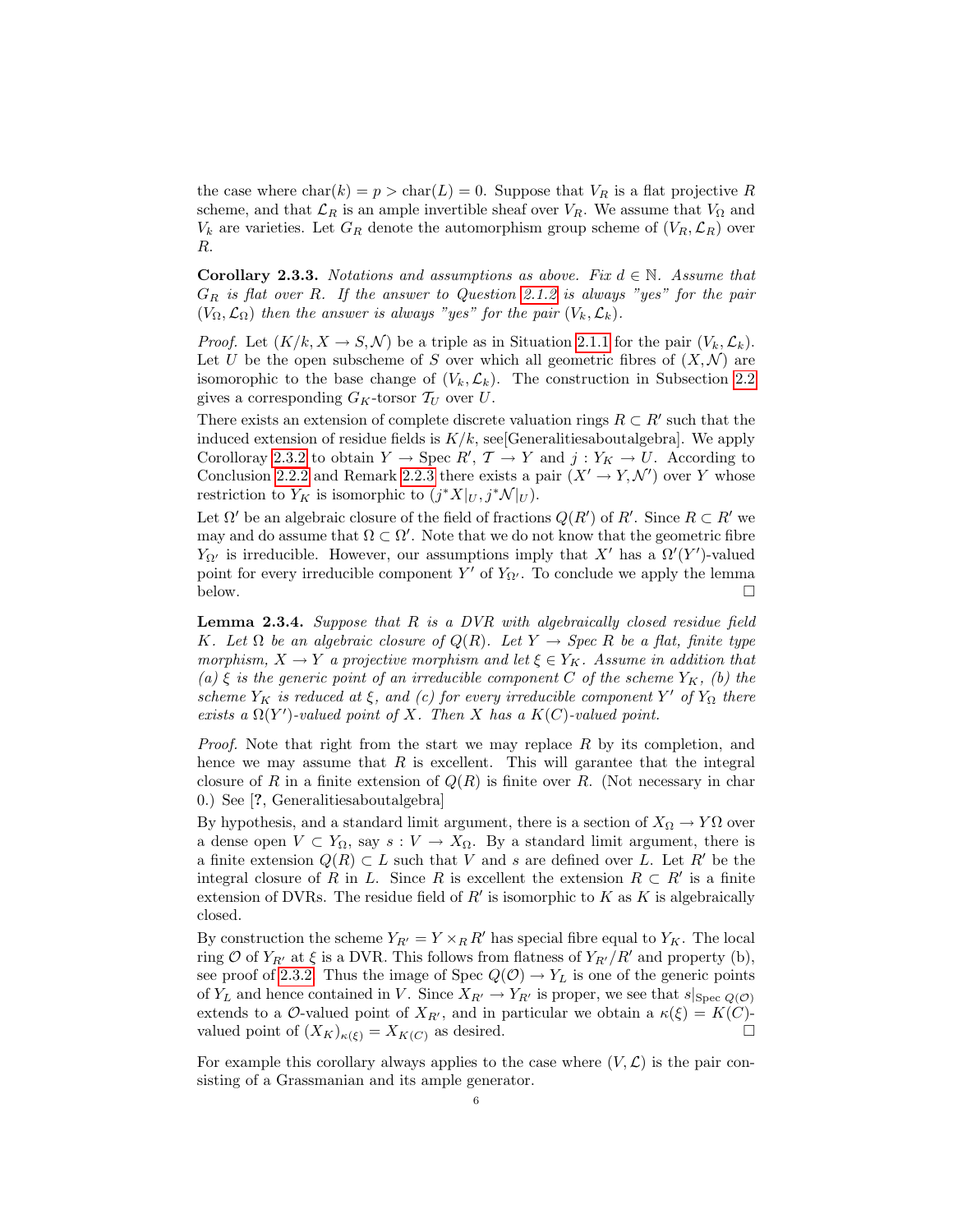2.4. Deforming torsors for a reductive group. Under the additional hypothesis that G is a geometrically reductive linear algebraic group we can prove a stronger version of Corollary [2.3.2.](#page-4-0) First we prove that  $BG$  is proper over k in some approximate sense.

<span id="page-6-0"></span>**Proposition 2.4.1.** Let G be a geometrically reductive group scheme over the field k. For each integer c, there exists a smooth k-scheme  $X$ , a smooth morphism  $\phi: X \to BG$ , and an open immersion  $j: X \to \overline{X}$  such that

- (i)  $\overline{X}$  is a projective k-scheme,
- (ii) for every infinite field K and every morphism Spec  $K \to BG$ , there exists a lift Spec  $K \to X$  under  $\phi$ .
- (iii)  $\overline{X} X$  has codimension > c,

The proof uses geometric invariant theory to construct  $X \subset \overline{X}$ . With more care it may be possible to remove the assumption that  $K$  be infinite from (ii).

*Proof.* By definition G is a linear group scheme. Let V be a finite dimensional k-vector space, and let  $\rho' : G \to GL(V)$  be a closed immersion of group schemes. Consider  $\rho : G \to SL(V \oplus k \oplus k)$  defined by  $\rho(g) = \text{diag}(\rho'(g), \text{det}(\rho'(g))^{-1}, 1)$ (diagonal blocks). Observe that the intersection of  $\text{Image}(\rho)$  and  $\mathbf{G}_m$ Id is the trivial group scheme. Thus, without loss of generality, assume  $\rho$  is a closed embedding of G into  $SL(V)$  such that Image( $\rho$ ) ∩  $\mathbf{G}_m$ Id is the trivial group scheme. In other words, the induced morphism of group schemes  $\mathbb{P}\rho : G \to \mathbf{PGL}(V)$  is a closed immmersion.

Denote the dimension of V by  $n > 1$ . Let W be a finite-dimensional k-vector space of dimension c. Denote by H the finite-dimensional k-vector space  $\text{Hom}(W, \text{Hom}(V, V))$ . There is a linear action  $\sigma : GL(V) \times H \to H$ , where an element  $g \in GL(V)$  acts on a linear map  $h: W \to \text{Hom}(V, V)$  by  $\sigma(q, h)(w) = q \circ h(w)$ . This restricts to a linear action of  $G$  on  $H$ .

The linear action of G on H determines an action of G on the projective space  $\mathbb{P}H$  of lines in H. It comes with a natural linearization of the invertible sheaf  $L := \mathcal{O}_{\mathbb{P}H}(1)$ so that the action of G on  $H^0(\mathbb{P}H,\mathcal{O}(1)) = \text{Hom}(H,k)$  is the dual of  $\rho$ . Denote by  $\mathbb{P}H^{\text{ss}}$ , resp.  $\mathbb{P}H_{(0)}^{\text{s}}$ , the semistable, resp. properly stable, locus for the action of  $G$ on the pair ( $\mathbb{P}H, L$ ). Denote by  $\overline{X}$  the uniform categorical quotient  $\mathbb{P}H^{\text{ss}}$  // G and denote by  $p : \mathbb{P}H^{ss} \to \overline{X}$  the quotient morphism. These exist by [\[MFK94,](#page-16-3) Thm. 1.10, App. 1.A, App. 1.C. By the remark on [\[MFK94,](#page-16-3) p. 40],  $\overline{X}$  is projective. Also, some power of L is the pullback under p of an ample invertible sheaf on  $\overline{X}$ . Thus (i) is satisfied for  $\overline{X}$ .

For every element  $w \in W - \{0\}$ , define  $F_w$  to be the homogeneous, degree n polynomial on H defined by  $F_w(h) = \det(h(w))$ . For every  $g \in SL(V)$ ,

$$
F_w(\sigma(g, h)) = \det(\sigma(g, h)(w)) = \det(gh(w))
$$
  
= 
$$
\det(g)\det(h(w)) = \det(h(w)) = F_w(h).
$$

Thus  $F_w$  is invariant for the action of  $SL(V)$ . Thinking of  $F_w$  as an element of  $\Gamma(\mathbb{P} H, \mathcal{O}(n))$  it is invariant for the action of G. Denote by  $H_w \subset H$ , resp.  $\mathbb{P}H_w \subset \mathbb{P}H$ , the open complement of the zero locus of  $F_w$ . By what was said above,  $\mathbb{P}H_w$  is contained in  $\mathbb{P}H^{ss}$ . The next step is to prove that  $\mathbb{P}H_w$  is contained in  $\mathbb{P}H_{(0)}^s$ , and, in fact, the geometric quotient  $\mathbb{P}H_w \to \mathbb{P}H_w/G$  is a G-torsor.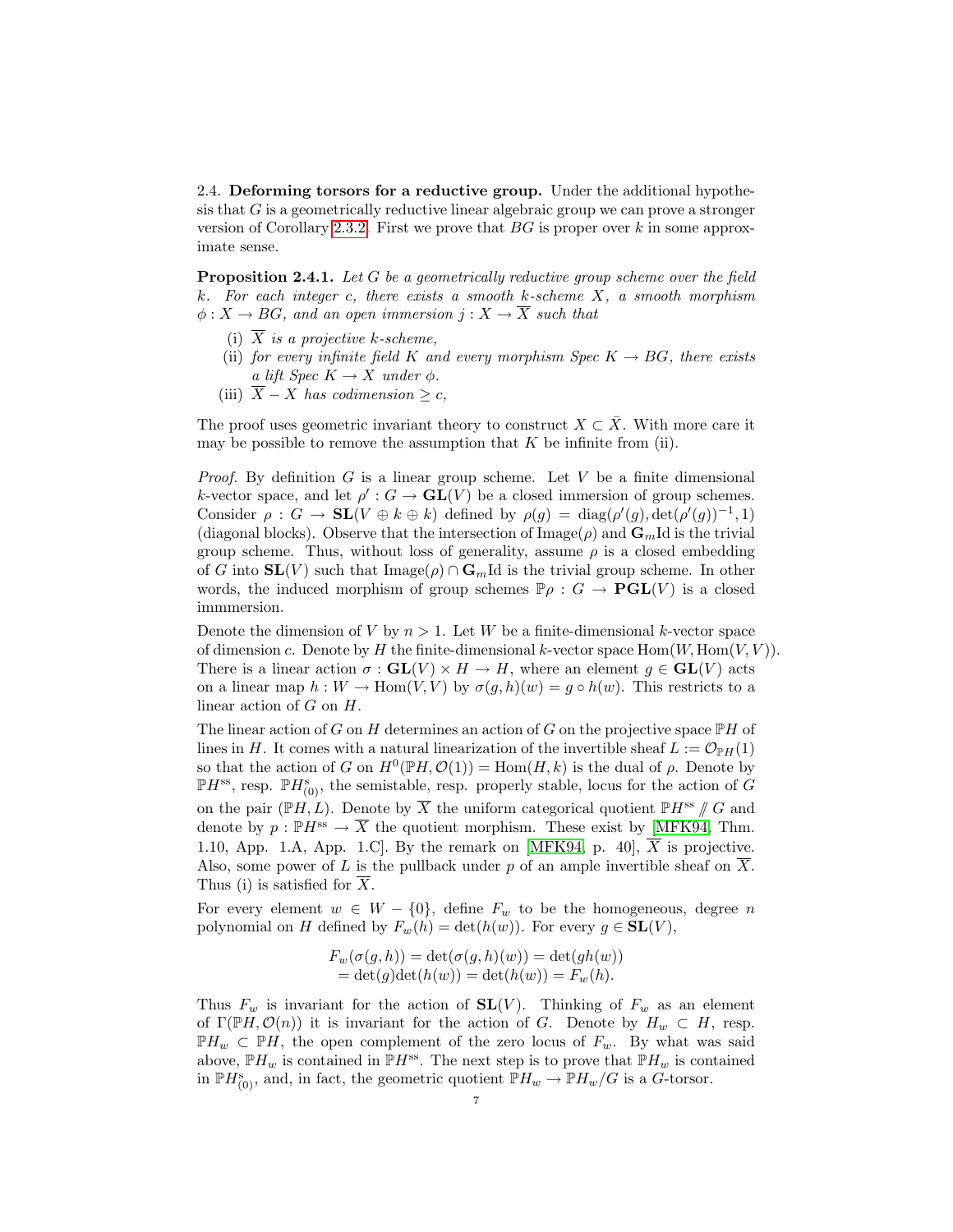Let W' be a subspace of W such that  $W = \text{span}(w) \oplus W'$ . Denote by  $H' \subset H$  the subspace  $H' = \text{Hom}(W', \text{Hom}(V, V))$ . There is a morphism  $q_w : H_w \to \text{GL}(V) \times$ H' defined by the rule  $h \mapsto (h(w), h(w)^{-1}h|_{W'})$ . The morphism  $q_w$  is  $GL(V)$ equivariant if we act on  $GL(V) \times H'$  on the first factor only. There is an inverse morphism  $r_w$ :  $GL(V) \times H' \to H_w$  sending a pair  $(g, h')$  to the unique linear map  $W \to \text{Hom}(V, V)$  such that  $w \mapsto g$  and  $w' \mapsto gh'(w')$  for every  $w' \in W'$ . Thus, as a scheme with a left  $GL(V)$ -action,  $H_w$  is isomorphic to  $GL(V) \times H'$ . For the same reason, as a scheme with a  $\mathbf{PGL}(V)$ -action,  $\mathbb{P}H_w$  is isomorphic to  $\mathbf{PGL}(V) \times H'$ . Thus the categorical quotient of  $\mathbb{P}H_w$  by the action of G is the induced morphism  $\mathbb{P}H_w \to (\mathbf{PGL}(V)/G) \times H'$ . Since the categorical quotient  $\mathbf{PGL}(V) \to \mathbf{PGL}(V)/G$  is a G-torsor, see [?, ?, Generalities about orbits] also the categorical quotient  $\mathbb{P}H_w \to (\mathbf{PGL}(V)/G) \times H'$  is a G-torsor. In particular, the action of G on  $\mathbb{P}H_w$  is proper and free so that  $\mathbb{P}H_w$  is contained in  $\mathbb{P}H_{(0)}^{ss}$ .

Denote  $U = \bigcup \mathbb{P}H_w$ , where the union is over all  $w \in W - \{0\}$ . This is a G-invariant open subscheme of  $\mathbb{P}H_{(0)}^s$ . Therefore there exists a unique open subscheme  $X \subset \overline{X}$ such that  $p^{-1}(X) = U$ . By the last paragraph,  $p : T \to X$  is a G-torsor. Since U is smooth and  $p$  is flat, by [\[GD67,](#page-16-2) §6.5] also  $X$  is smooth.

Associated to the G-torsor U over X, there is a 1-morphism  $\phi: X \to BG$ . There are also morphisms of stacks  $[H/G] \to BG$  and  $[\mathbb{P}H/G] \to BG$  (because  $BG =$ [Spec  $k/G$ ]. By construction, X is 2-equivalent to an open substack of  $\mathbb{P}H/G$ ] as a stack over BG. The morphism  $[PH/G] \to BG$  is smooth, since  $\mathbb{P}H$  is smooth. Hence  $X \to BG$  is smooth. For every field K and 1-morphism Spec  $K \to BG$ , the 2-fibered product Spec  $K \times_{BG} [H/G]$  is a K-vector space, and Spec  $K \times_{BG} [\mathbb{P}H/G]$ is the associated projective space. Thus Spec  $K \times_{BG} [\mathbb{P} H/G] \cong \mathbb{P}^{cn^2-1}$ . Finally, Spec  $K \times_{BG} X$  is a nonempty open subscheme of Spec  $K \times_{BG} [\mathbb{P}H/G]$ . Since K is infinite every dense open subset of  $\mathbb{P}_{K}^{dn^{2}-1}$  contains a K-point. This proves (ii).

Finally, the codimension of  $\overline{X} - X$  is at least as large as the codimension of  $\mathbb{P}H - U$ . Choosing a basis  $(w_1, \ldots, w_d)$  for W,  $\mathbb{P}H-U$  is contained in the common zero locus of  $F_{w_1}, \ldots, F_{w_c}$ , which clearly has codimension c. Therefore  $\overline{X} - X$  has codimension at least c in  $\overline{X}$ . This proves (iii).

<span id="page-7-0"></span>**Corollary 2.4.2.** Let the field k and the group scheme G be as in Proposition [2.4.1.](#page-6-0) Let  $R$  be a DVR containing  $k$  with residue field  $K$ . Let  $U$  be a finite type, integral K-scheme, and let  $T_U \to U$  be a G-torsor. There exists a triple  $(Y \to \text{Spec} R, \mathcal{T} \to \mathcal{T})$  $Y, j: Y_K \to U$  as in Corollary [2.3.2](#page-4-0) with the additional property that the generic fiber of Y is projective.

*Proof.* We may assume that dim  $U > 0$ . Let c be an integer larger than dim(U). Let  $(\phi: X \to BG, X \subset \overline{X})$  be as in Proposition [2.4.1.](#page-6-0) The torsor  $\mathcal{T}_U$  corresponds to a 1-morphism  $U \to BG$ . By condition (ii), the base-change morphism Spec  $K(U) \to$ BG lifts to a morphism Spec  $K(U) \to X$ . (Note that  $K(U)$  is infinite since dim  $U >$ 0.) After replacing U by a dense open subscheme, this comes from a morphism  $f: U \to X$  lifting  $U \to BG$ . Also, replace U by an open subscheme that is quasiprojective, say a nonempty open affine. Then for some positive integer  $N$ , there is a locally closed immersion of K-schemes,  $f': U \to (X \times \mathbb{P}_k^N)_K$  such  $\text{pr}_X \circ f'$  equals f. Denote by m the codimension of  $f'(U)$  in  $(X \times \mathbb{P}_k^N)_K$ .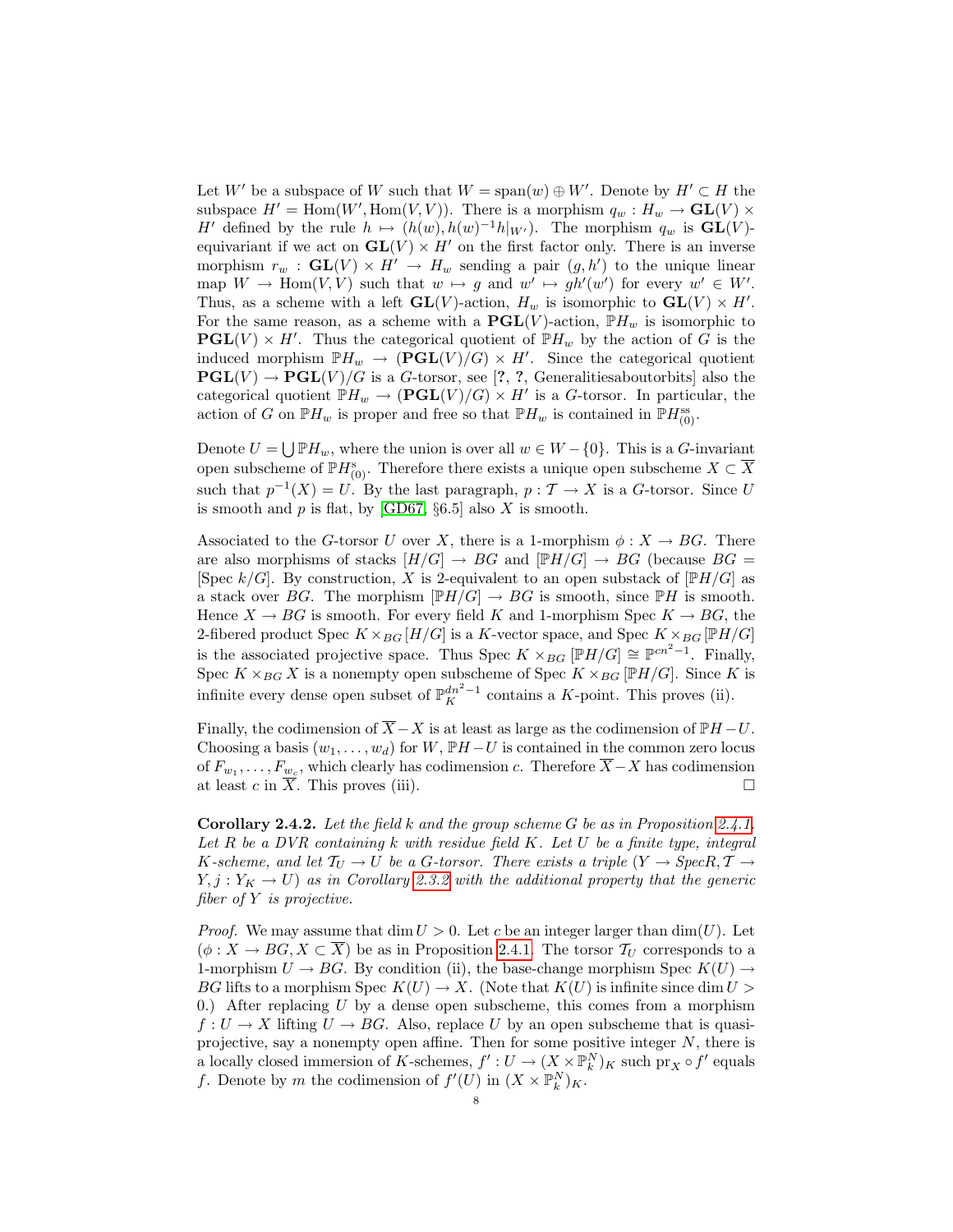The scheme  $(\overline{X} \times \mathbb{P}_{k}^{N})_{R}$  is flat and projective over Spec R. Choose a closed immersion in  $\mathbb{P}_R^M$  for some positive integer M. As in the proof of [2.3.2](#page-4-0) we will use that the scheme  $U$  is a local complete intersection at a general point, and we will use that X is smooth over k. This implies that  $f'(U)$  is dense in a component of a complete intersection of  $(\overline{X} \times \mathbb{P}_k^N)_K$  in  $\mathbb{P}_K^M$ . More precisely, for some positive integer e, there exist homogoneous, degree e polynomials  $F_1, \ldots, F_m$  on  $\mathbb{P}^M_K$  such that the scheme  $\overline{Y}_K := \mathbf{V}(F_1,\ldots,F_m) \cap (\overline{X} \times \mathbb{P}_k^N)_K$  has pure dimension  $\dim(U)$  and contains a nonempty open subscheme U' that is an open subscheme of  $f'(U)$ . Let  $\widetilde{F}_1, \ldots, \widetilde{F}_c$ be homogeneous, degree e polynomials on  $\mathbb{P}_R^M$  such that for every  $i = 1, ..., m$ ,

$$
(*)\qquad \qquad \overline{F_i} \equiv F_i \; (\text{mod } \mathfrak{m}_R).
$$

Denote by  $\overline{Y}$  the zero scheme  $\mathbf{V}(\widetilde{F}_1, \ldots, \widetilde{F}_m) \cap (\overline{X} \times \mathbb{P}_k^N)_R$ . Then  $\overline{Y}$  is flat over Spec R (by Grothedieck's lemma [?, EGA]. The closed fiber of  $\overline{Y}$  equals  $\overline{Y}_K$ . Moreover,

$$
\dim((\overline{X} - X) \times \mathbb{P}_k^N) - m \le \dim X - c + N - m = \dim f'(U) - c < 0.
$$

It is easy to see that the set of all possible choices of  $\widetilde{F}_i$  satisfying (\*) forms a Zariski dense set of points in the relevant vector space of degree e polynomials over the field of fractions  $Q(R)$  of R. Thus the dimension count shows there exists a choice of  $\widetilde{F}_1, \ldots, \widetilde{F}_c$  such that  $\overline{Y}_{Q(R)}$  does not intersect  $((\overline{X} - X) \times \mathbb{P}_k^N)_{Q(R)}$ . In other words, the generic fiber of  $\overline{Y} \to \text{Spec } R$  is contained in  $(X \times \mathbb{P}_k^N)_{Q(R)}$ .

Let  $\eta$  be a generic point of  $\overline{Y}$  that specializes to the generic point of U'. Replace  $\overline{Y}$ by the closure of  $\eta$ , so that now  $\overline{Y}$  is integral. (Presumably, a suitable application of Bertini's theorem could be used to replace this step.) Then  $\overline{Y}$  is an integral, flat, projective  $R$ -scheme, the closed fiber contains  $U'$  as an open subscheme, and the generic fiber is contained in Spec  $R \times_{\text{Spec } k} (X \times \mathbb{P}_k^N)$ . Define

$$
Y = \overline{Y} - (\overline{Y} \times_{\text{Spec } R} \text{Spec } K - U').
$$

This is an integral, flat, quasi-projective  $R$ -scheme whose generic fiber is projective. Moreover,  $Y_K$  equals U', which admits a dense, open immersion in S. Finally, the projection  $\text{pr}_X : Y \to X$ , and the 1-morphism  $\phi \circ \text{pr}_X : Y \to BG$  determine a G-torsor  $\mathcal T$  over Y. By construction, the restriction of this G-torsor to  $U'$  is isomorphic to the pullback of  $\mathcal{T}_U$  by the open immersion, as desired.

We remark that we did not claim that the generic fibre of  $Y \to SP(R)$  is geometrically irreducible. Since  $X$  is smooth and geometrically irreducible over  $k$ , it seems that with a carefull choice of the  $\ddot{F}_i$  and some additional arguments one can obtain this property as well maving  $Y_{O(R)}$  smooth over  $Q(R)$ .

Next we deduce a corollary to help prove Theorem [2.1.3.](#page-1-0) Let  $k$  be an algebraically closed field, and let  $(V, \mathcal{L})$  be a pair of a projective k-scheme and an ample invertible sheaf. Denote by  $G/k$  the group scheme  $G = Aut(V, \mathcal{L})$ . Let  $(K/k, X \to S, \mathcal{N})$ be as in Situation [2.1.1.](#page-1-1) Denote by  $G^{\circ}_{red}$  the reduced, connected component of the identity of G.

<span id="page-8-0"></span>Corollary 2.4.3. Notations as above. Let R be a DVR containing  $k$  and with residue field K. If  $G_{red}^{\circ}$  is reductive, there exists an integral, flat, quasi-projective R-scheme Y, a projective, flat morphism  $f : \widetilde{X} \to Y$ , an invertible sheaf  $\widetilde{\mathcal{N}}$  on X, and an open immersion  $j: Y_K \to S$  such that:

(i) every geometric fiber of  $(\widetilde{X}, \widetilde{\mathcal{N}})$  over Y equals the base-change of  $(V, \mathcal{L})$ .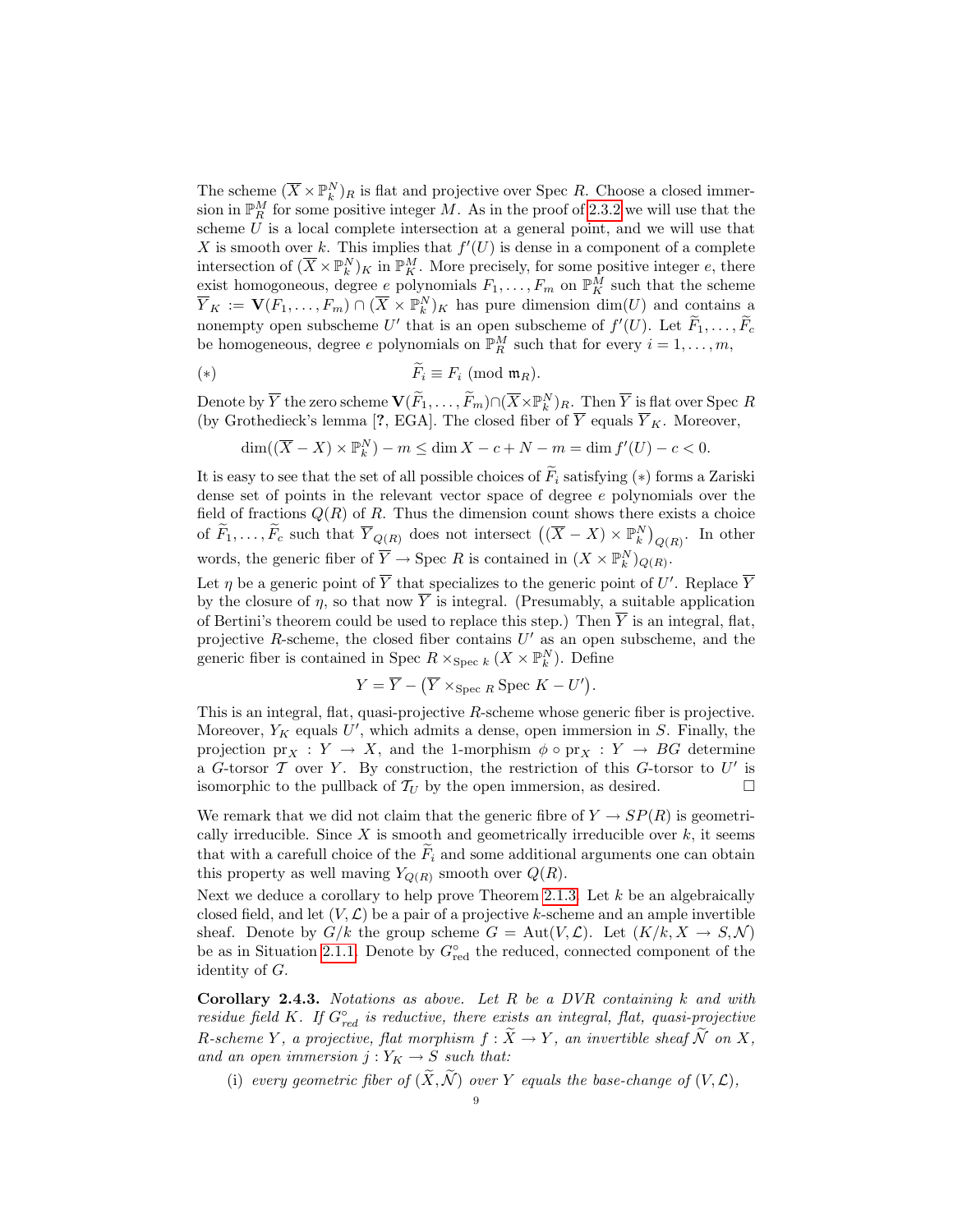- (ii) the restriction of  $(\widetilde{X}, \widetilde{\mathcal{N}})$  to  $Y_K$  is isomorphic to the pullback of  $j^*(X, \mathcal{N})$ , and
- (iii) the generic fiber of  $Y \rightarrow Spec R$  is projective.

In particular, let  $S'$  be an irreducible component of the geometric generic fibre of  $Y \to \text{Spec } R$ . Then  $(\widetilde{X} \to S', \widetilde{\mathcal{N}})$  over R is a triple  $(K'/k, X' \to S', \mathcal{N}')$  with empty discriminant.

*Proof.* If  $G_{\text{red}}^{\circ}$  being reductive implies that it is a geometrically reductive group scheme over k by a result of Haboush, see [?, GIT] Note that  $G_{\text{red}}^{\circ}$  is a closed normal subgroup scheme of G and that the quotient  $G/G^{\circ}_{red}$  is a finite group scheme. A finite group scheme over  $k$  is geometrically reductive, and an extension of geometrically reductive group schemes is reductive, see [?, GeneralitiesaboutGIT] Hence G is geometrically reductive. Thus the result of the Corollora follows from Corol-lary [2.4.2](#page-7-0) above by applying the bijective correspondence of Conclusion [2.2.2.](#page-3-1)  $\Box$ 

*Proof of Theorem [2.1.3.](#page-1-0)* Let us start with an arbitrary triple  $(K/k, X \rightarrow S, N)$ . Let  $R = K[[t]]$ . So R is Henselian, contains k and has residue field K. Let  $\widetilde{X} \to$  $Y \to \text{Spec } R$  and  $\widetilde{\mathcal{N}}$  be as in Corollary [2.4.3.](#page-8-0) Denote by  $\Omega/k$  an algebraic closure of the field of fractions  $Q(R)$  of R. Let S' be any irreducible component of  $Y_{\Omega}$  and let  $X' = \widetilde{X}|_{S'}, \mathcal{N}' = \widetilde{\mathcal{N}}|_{S'}$ . Thus  $(\Omega/k, X' \to S', \mathcal{N}')$  is a triple as in Situation [2.1.1.](#page-1-1) By construction, this has empty discriminant. By hypothesis, the generic fiber of  $X' \to S'$  has a  $K'(S')$ -point. At this point we apply Lemma [2.3.4](#page-5-0) to conclude.  $\square$ 

## 3. Simple applications

We are going to apply this in a more serious way to Grassmanians, but let us indicate some simple applications of Theorem ?? this section.

3.1. Fermat Hypersurfaces. As a first case we take  $V$  a Fermat hypersurface of degree d in  $\mathbb{P}^{d^2-1}$ 

$$
V: T_0^d + T_1^d + \dots T_{d^2 - 1}^d = 0,
$$

with  $\mathcal{L} = \mathcal{O}_V(1)$ , say over the complex numbers **C**. In this case the group scheme G is an extension of a finite group by  $\mathbf{G}_m$  so certainly reductive. Consider the following family with general fibre  $(V, \mathcal{L})$  over  $\mathbb{P}^2$ :

(\*) 
$$
\sum_{0 \le i,j \le d-1} X^i Y^j Z^{2d-2-i-j} T_{i+dj}^d = 0,
$$

We learned about this family from Tom Graber. This family does not have a rational point over  $k(\mathbb{P}^2)$ . Reference [?][TomGraber]. The reader may enjoy finding an elementary proof of this by looking at what it means to have a polynomial solution to the above. We conclude from Theorem 3.1 that there is a smooth projective family over a projective surface with *every* fibre isomorphic to  $(V, \mathcal{L})$ , without a rational section. We like this example because it is not immediately obvious how to write one down explicitly.

There is another reason why the family given by  $(*)$  is interesting. Tsen's theorem asserts that, if  $n \geq d^2$  then any degree d hypersurface  $X \subset \mathbb{P}_F^n$ , where F is the function field of a surface has a rational point. The authors of this paper wonder what the obstruction to the existence of a rational point is in the boundary case, namely degree d in  $\mathbb{P}^{d^2-1}$ . One guess is that it is a Brauer class, i.e., an element  $\alpha$  in the Brauer group of F such that for finite extensions  $F'/F$  one has:  $X(F') \neq$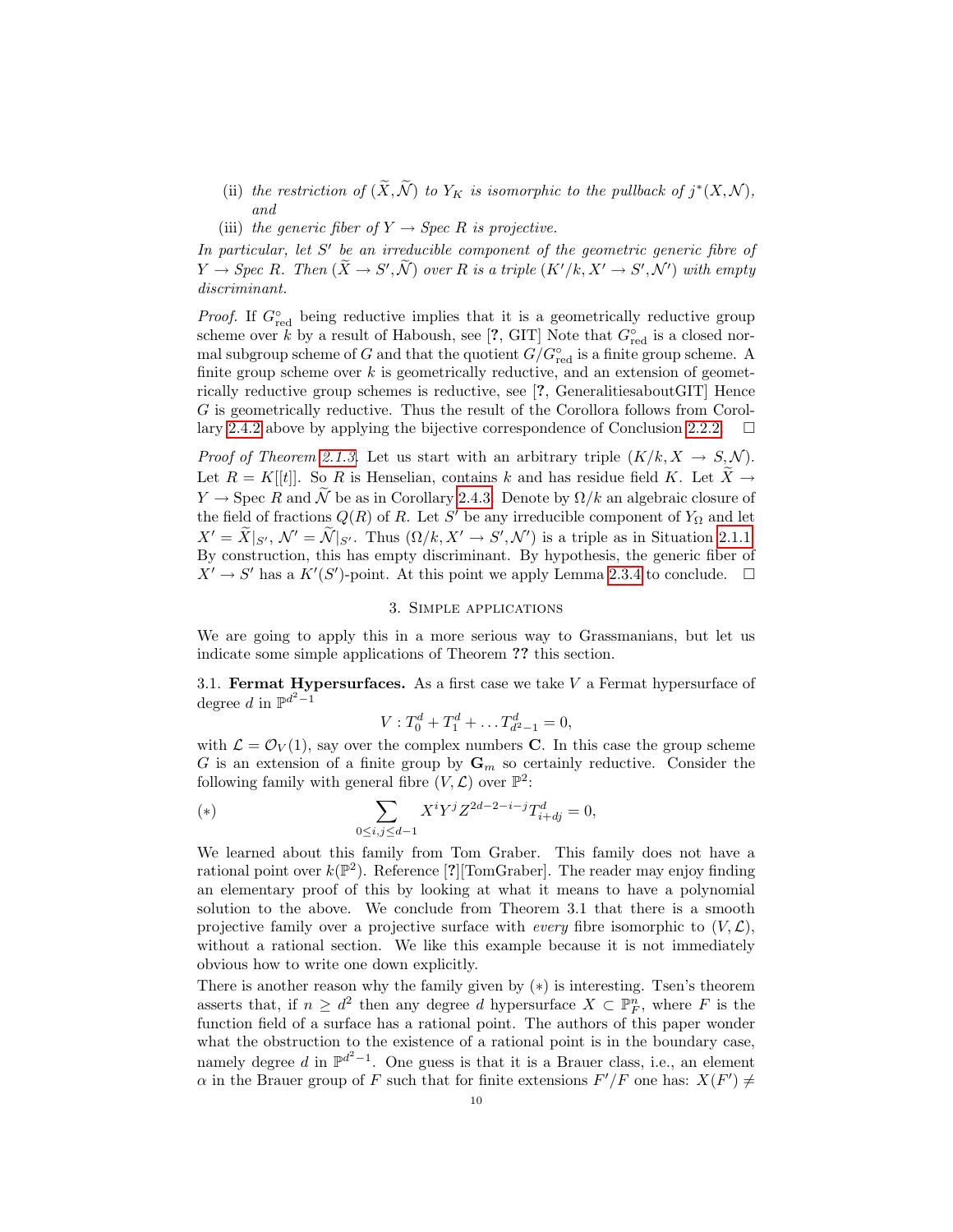$\emptyset \Leftrightarrow \alpha|_{F'} = 0$ . (Compare future work of the authors.) However, the example above shows that this is not the case.

Namely, in our example  $F = \mathbf{C}(x, y)$  where  $x = X/Z$  and  $y = Y/Z$ . Anand Depokar pointed out that (\*) obtains a rational point over  $F(\xi)$  where  $\xi$  is a dth root of a nonzero polynomial of the form

$$
f(x,y) = -\sum_{0 \le i,j \le d-1, (i,j) \neq (0,0)} a_{i,j} x^i y^j.
$$

(Just take  $T_0 = \xi$  and  $T_{i+jd} = a_{i,j}^{1/d}$ .) Let  $C \subset \mathbb{P}^2$  be an irreducible curve, not the line at infinity  $Z = 0$ . Suppose that  $\alpha$  ramifies along C. The ramification data gives a cyclic extension  $\mathbf{C}(C) \subset \mathbf{C}(C)[g^{1/d'}]$  of degree d', where  $1 < d'|d$ . There is a choice of of  $a_{i,j}$  such that the rational function  $f(x, y)$  restricts to a rational function on C such that both  $f|_C$  and  $g^{-1}f|_C$  are not d'th powers. (Left to the reader.) Thus the pullback of  $\alpha$  to  $F'$  is still ramified along the pullback of C to the surface whose function field is  $\mathbf{C}(x, y)(\xi)$ . Contradiction. Hence C does not exist. However, the only Brauer class on  $\mathbb{P}^2$  ramified along a single line is 0.

3.2. **Projective spaces.** Another case is where we take the pair  $(V, \mathcal{L})$  to be  $(\mathbf{P}^n, \mathcal{O}(n+1))$ . Note that  $\mathcal{O}(n+1) = \omega_{\mathbf{P}^n}^{-1}$  so the families in question are canonically polarized, and we are just talking about the problem of having nontrivial families of Brauer-Severi varieties. In particular, our theorem reduces the problem of proving the nullity of the Brauer group of a curve to the problem of proving the nonexistence of Brauer-Severi varieties having no rational sections over projective nonsingular curves. As far as we know this is not really helpfull, since the proof of Tsen's theorem is pretty straigthforward anyway. However, it illustrates the idea!

#### 4. The period-index problem

In this section we show how to use the ideas above to find a proof of the period index problem for Brauer classes over surfaces. We refer to the paper [?] and the lecture [?] for a more thorough discussion of the problem.

4.1. Brauer classes and Grassmanians. Suppose that  $F$  is a field and that  $\alpha \in \text{Br}(F)$  is a Brauer class. The *period* of  $\alpha$  is the smallest integer  $m > 0$  such that  $m\alpha = 0$ . The *index* of  $\alpha$  is the smallest integer  $e > 0$  such that there is a central simple algebra B of degree e representing  $\alpha$ .

Fix a central simple algebra of some degree d representing the class  $\alpha$ , i.e., dim<sub>F</sub> A =  $d^2$ . Note that the index of  $\alpha$  divides d. For each integer  $1 \le e \le d$  consider the variety  $X_e$  parametrizing right ideals of rank  $ed$  in  $A$ . In other words a T-valued point of  $X_e$  corresponds to a sheaf of right ideals  $I \subset \mathcal{O}_T \otimes A$ , locally a direct summand of rank  $ed$  as  $\mathcal{O}_T$ -modules.

Note that if  $X_e$  has a rational point  $I \subset A$ , then the commutant of A acting on I is an algebra B of degree e representing  $-\alpha$ . Hence the index of the Brauer class  $\alpha$  is the smallest integer e such  $X_e$  has a rational point.

Geometrically the varieties  $X_e$  are isomorphic to Grassmanians. Namely, suppose we choose an isomorphism  $\psi : A \otimes_F \overline{F} \cong \text{Mat}(d \times d, \overline{F})$ . A right ideal in  $\text{Mat}(d \times d, \overline{F})$ is of the form  $\{M \in \text{Mat}(d \times d, \overline{F}) \mid \text{Im}(M) \subset V\}$  for some subspace  $V \subset \overline{F}^d$ . In this way, using  $\psi$ , we obtain the isomorphism

$$
X_{e,\bar{F}} \cong \operatorname{Grass}(e,d)_{\bar{F}}
$$
  
11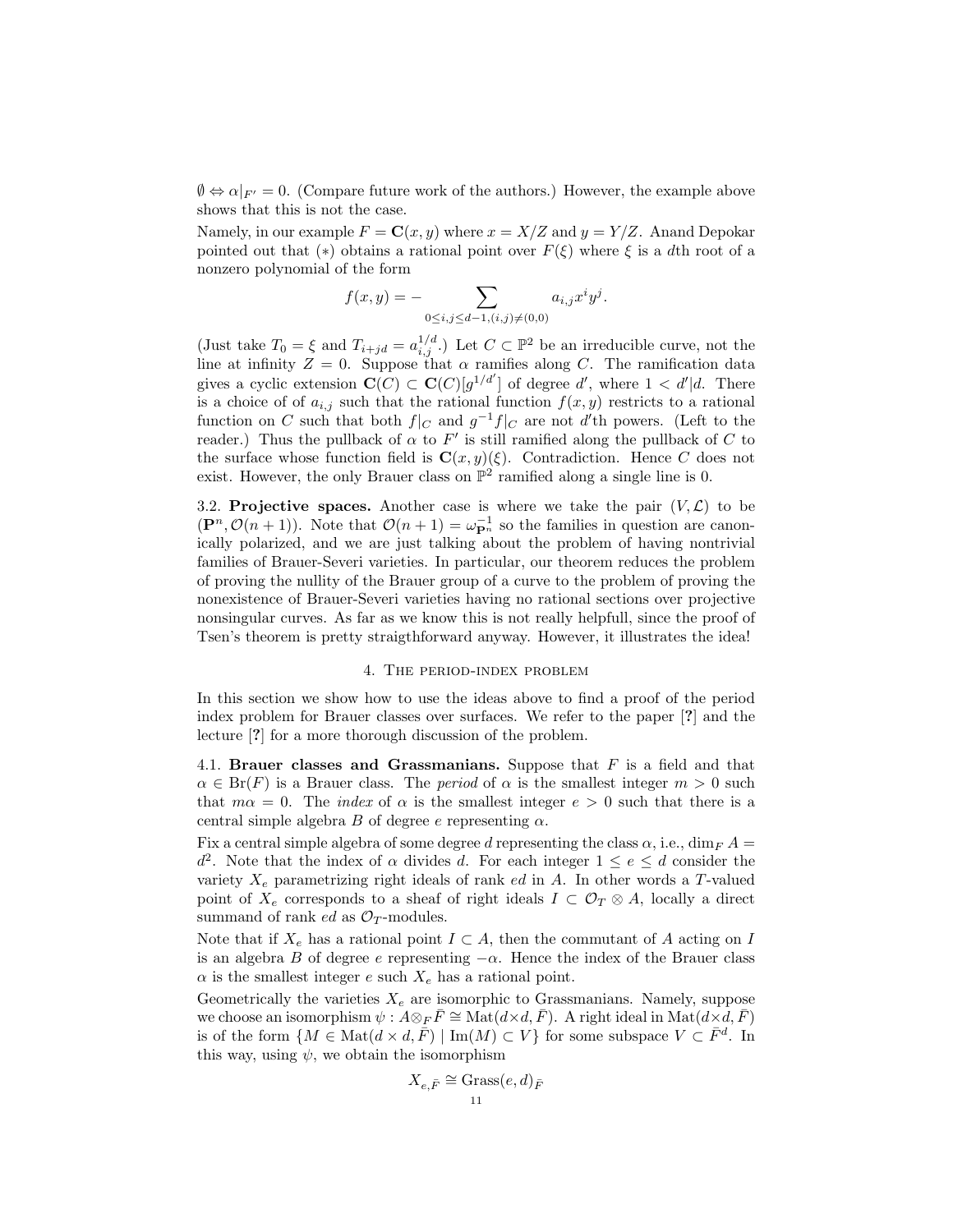with the Grassmanian of  $e$ -dimensional subspaces of the standard  $d$ -dimensional vector space. Since  $Pic(Grass(e, d)) = \mathbb{Z}$  with a canonical ample generator, we see that each  $X_e$  gives rise to a Brauer class  $\alpha_e$ , namely the obstruction to descending this ample generator to an invertible sheaf over  $X_e$ .

<span id="page-11-1"></span>**Lemma 4.1.1.** We have  $\alpha_e = e\alpha$ , at least up to a sign.

*Proof.* With the notation above we can write down the Galois cocycle of  $\alpha$ . Namely, the isomorphism class of A is given by the 1-cocycle  $\partial \psi = {\sigma \mapsto \sigma(\psi) \circ \psi^{-1}}$  in  $\mathrm{Aut}(\mathrm{Mat}(d\times d, \bar{F})) = \mathrm{PGL}_d(\bar{F})$ . The class  $\alpha$  is the obstruction in  $H^2(\mathrm{Gal}(\bar{F}/F), \bar{F}^*)$ to lift this 1-cocycle  $\partial \psi$  to a 1-cocycle for GL<sub>d</sub>, i.e., the boundery of  $\partial \psi$  for the short exact sequence  $\mathbf{G}_m \to \mathrm{GL}_m \to \mathrm{PGL}_m$ . The obstruction to descend the ample invertible sheaf  $\mathcal{O}(1)$  on Grass $(e, d)$  to F is the boundary of the 1-cocycle  $\partial \psi$  for the short exact sequence  $\mathbf{G}_m \to G_{e,d} \to \text{PGL}_d$ , see Lemma [4.1.2](#page-11-0) for notation. By Lemma [4.1.2](#page-11-0) below this boundary is  $d - e$  times  $\alpha$  as desired.

<span id="page-11-0"></span>**Lemma 4.1.2.** Let  $1 \leq n \leq m/2$  be integers. Let  $\mathcal{O}(1)$  be the canonical ample invertible sheaf on  $Grass(n, m)$ .

- (1) The automorphism group scheme of  $Grass(n, m)$  is canonically isomorphic to  $PGL_m$ .
- (2) The automorphism group scheme  $G_{n,m}$  of the pair  $(Grass(n, m), \mathcal{O}(1))$  the extension of  $PGL_m$  by  $\mathbf{G}_m$  fitting into the following diagram



with exact rows and columns.

*Proof.* Clearly the group scheme  $\mathbf{G}_m \times \mathrm{GL}_m$  acts on the pair  $(\text{Grass}(n, m), \mathcal{O}(1)).$ We leave it to the reader to show that one obtains the short exact sequences of the statement. (Note that if  $n = m/2$  there is an additional automorphism of Grass $(n, m)$  coming from taking duals.)

*Proof of Theorem [1.0.2.](#page-0-0)* Let S be a surface over  $k = \overline{k}$ , and let  $F = k(S)$ . Let  $\alpha \in Br(F) = Br(k(S))$ . Lemma [4.1.1](#page-11-1) means that if we take e equal to the period of  $\alpha$  then the variety  $X_e$  carries an ample invertible sheaf which is geometrically an ample generator of  $Pic(Grass(e, d))$ . We conclude that the period-index problem for the field  $F$  is equivalent to the problem of finding rational points on forms of Grassmanians which are endowed with an invertible sheaf that is geometrically an ample generator for the Picard group.

It suffices to do this in all cases where  $e < d/2$  since we can always replace A by  $\text{Mat}(2 \times 2, A)$  to artificially increase d.

Thus it suffices to prove the answer to Question [2.1.2](#page-1-2) is always yes in the following situations. Namely, k is an algebraically closed field, the integer  $d = 2$ , and the pair  $(V, \mathcal{L})$  is the pair  $(Grass(n, m), \mathcal{O}(1))$ , where  $1 \leq n \leq m/2$ . Lemma [4.1.2](#page-11-0) shows that  $Aut(V, \mathcal{L})$  is reductive.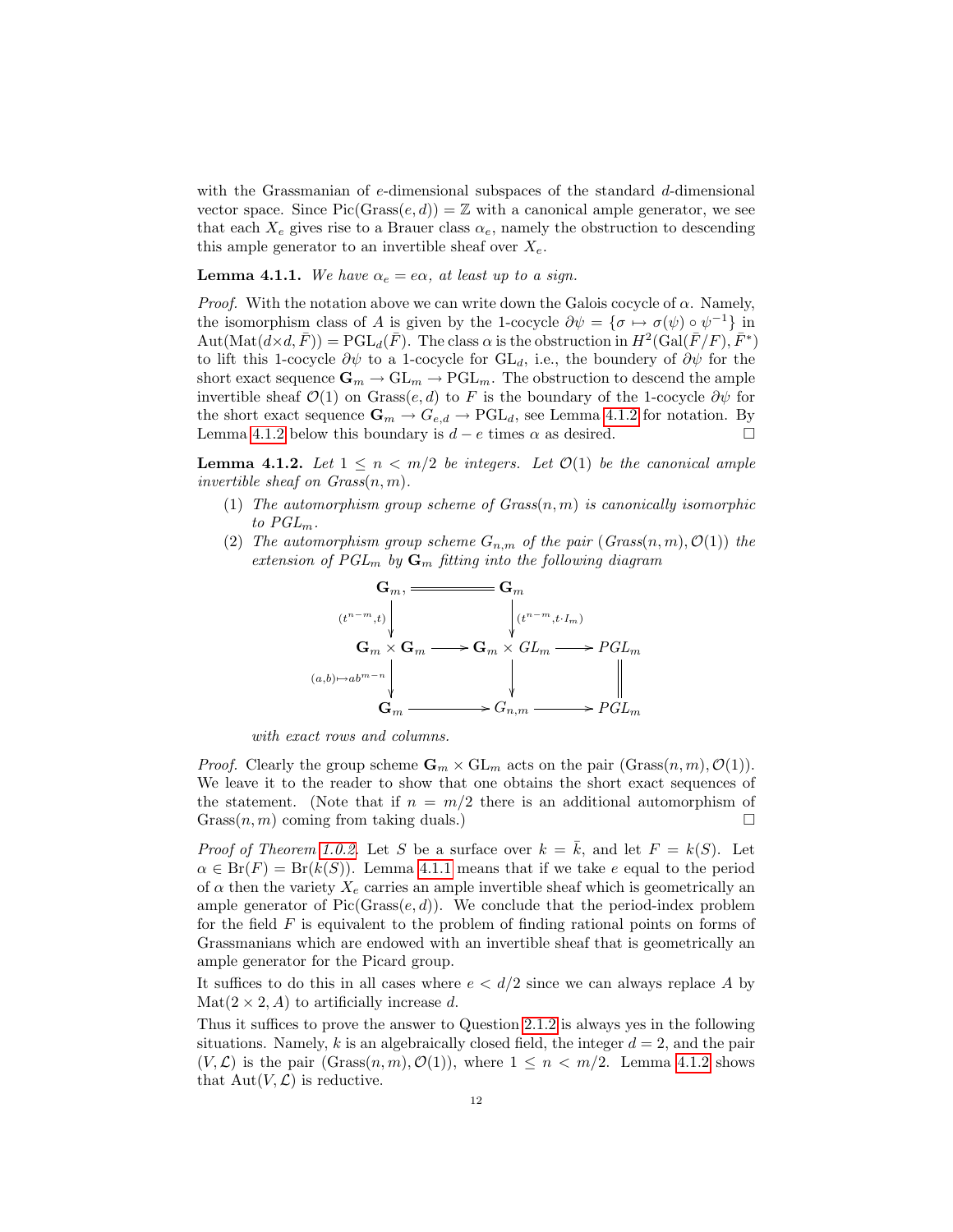By Theorem [2.1.3](#page-1-0) it suffices to consider only those cases where the surface  $S$  is projective. By resolution of surface singularities we may also assume that the surface is smooth. This case is Theorem [4.2.1](#page-12-0) below.  $\square$ 

4.2. Families of Grassmanians over smooth projective surfaces. In this subsection let  $S$  be a smooth projective surface over the algebraically closed field k. Suppose that  $X \to S$  is a projective morphism and that N is an invertible sheaf on X. Assume that  $1 \leq n < m/2$  and assume that for every point  $s \in S(k)$  the fibre  $X_s$  is isomorphic to the Grassmanian Grass $(n, m)$  and that N restricts to the ample generator of the Picard group.

<span id="page-12-0"></span>**Theorem 4.2.1.** With notations as above. The morphism  $X \to S$  has a rational section.

The rest of this subsection is devoted to the proof of this theorem. Some of the discussion that follows applies more generally to the problem of finding a rational section of any family of varieties over a surface. Note that we do not assume that the characteristic of  $k$  is 0 so we have to be a little carefull.

Let  $\{C_t, t \in \mathbb{P}^1\}$  be a Lefschetz pencil on S. We replace S by the blow up in  $C_0 \cap C_{\infty}$ and we replace  $X$  by the pullback to this blow up. Thus we obtain

$$
X \xrightarrow{\quad g \quad} S \xrightarrow{\quad f \quad} \mathbb{P}^1_k
$$

so that  $C_t = f^{-1}(t)$  is the fibre over  $t \in \mathbb{P}^1$ . We denote  $\Delta \subset \mathbb{P}^1$  the discriminant locus of f (a finite closed subscheme). We write  $X_t = h^{-1}(t)$  for the fibre of  $X \to \mathbb{P}^1_k$ over  $t \in \mathbb{P}_k^1$ . From now on we think of S as a family of curves over  $\mathbb{P}^1$  and of X as a family of families of Grassmanians over curves.

After replacing N by  $\mathcal{N} \otimes g^*(\mathcal{M})$  for some very ample invertible sheaf on S we may assume that N is ample on X. Let  $p_a = p_a(C_t)$  be the common value of the arithmetic genus of the curves  $C_t$  (of course this is just the genus of  $C_t$  for t not in  $\Delta$ ). For  $d \in \mathbf{N}$  set  $P_d(X) = dX + 1 - p_a \in \mathbf{Z}[X]$ . and set

$$
Hilb_d = Hilb_{X/\mathbb{P}^1, \mathcal{N}}^{P_d} \longrightarrow \mathbb{P}^1.
$$

In other words, this is the projective scheme over  $\mathbb{P}^1$  whose fibres  $\text{Hilb}_{d,t}$  parametrize 1-dimensional closed subschemes  $Z \subset X_t$  whose arithmetic genus is  $p_a$  and whose  $\mathcal{N}$ -degree is d. Let us denote

$$
\iota: Z_d \longrightarrow X \times_{\mathbb{P}^1} \mathrm{Hilb}_d
$$

the universal family of closed subschemes. Note that  $g$  induces a morphism between flat projective families of 1-dimensional schemes over  $Hilb<sub>d</sub>$  as follows



We are only going to use a small piece of this Hilbert scheme.

Let us denote  $U_d \subset Hilb_d$  the open subscheme whose geometric points correspond to closed subschemes  $Z \subset X_t$  such that

(1) Z is a nonsingular irreducible curve,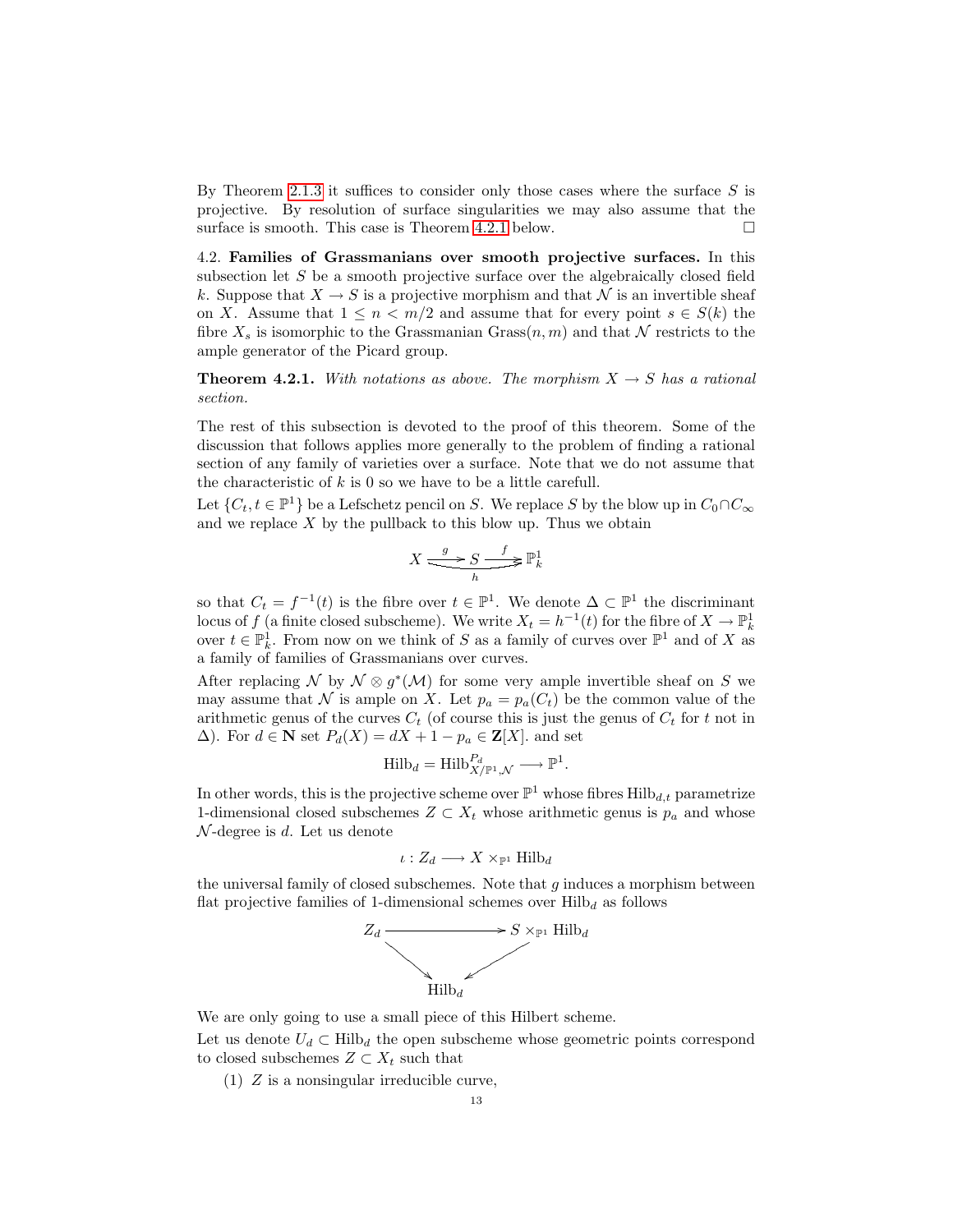- (2) the fibre  $C_t$  is nonsingular, i.e.,  $t \notin \Delta$ , and
- (3) the morphism  $Z \to S_t$  is an isomorphism.

This could be empty, but later we will show it is not empty for large d.

<span id="page-13-1"></span>**Lemma 4.2.2.** The restriction  $Z_d|_{U_d}$  is isomorphic to the pull back  $S \times_{\mathbb{P}^1} U_d$ .

*Proof.* Critère de platitude par fibre.  $\square$ 

The lemma implies that the pullback  $\iota^*(pr_1^*(\mathcal{N}))$  determines a section of the relative Picard functor of  $S/\mathbb{P}^1$  over  $U_d$ . In other words, we obtain a morphism

$$
m_{\mathcal{N}}: U_d \longrightarrow \underline{\mathrm{Pic}}_{S/\mathbb{P}^1}^d
$$

of schemes over  $\mathbb{P}^1$ .

There may still be some irreducible components of  $U_d$  that we want to throw out as follows. Recall that  $X \to S$  is given by a  $PGL_m$  torsor over S. Now consider the morphism  $Flag(1, n; m) \rightarrow Grass(n, m)$ . This is a  $PGL<sub>m</sub>$ -equivariant morphism. We conclude that there exists a morphism  $P \to X$  such that for every point  $s \in S(k)$ the fibre  $P_s \to X_s$  is isomorphic to the morphism  $Flag(1, n; m) \to Grass(n, m)$ . Thus  $P \to X$  is a  $P^{n-1}$ -bundle over X, in other words, P is a Severi-Brauer scheme over X.

Consider a geometric point of  $U_d$  corresponding to a closed subscheme  $Z \subset X_t$  for some geometric point t of  $\mathbb{P}^1$ . Since the Brauer group of Z is trivial we can write  $P = \text{Proj}(\mathcal{W})$  for some locally free sheaf W of rank n over Z. The sheaf W is well defined up to tensoring with an invertible sheaf, and hence whether or not  $W$  is a stable sheaf is independent of the particular choice of  $W$ .

<span id="page-13-2"></span>**Lemma 4.2.3.** There exists an open subscheme  $U'_d \subset U_d$  whose geometric points corresponds to those  $Z \subset X_t$  such that the locally free sheaf W is a stable locally free sheaf on the nonsingular projective curve  $Z = C_t$ .

*Proof.* Stability is an open condition. □

<span id="page-13-0"></span>**Theorem 4.2.4.** Fix  $n, m, X \to S \to \mathbb{P}^1$ , and N ample as above. Assume  $p_a \geq 2$ . For all  $d \gg 0$  we have the following:

(1) The morphism

$$
m_{\mathcal{N}}: U'_d \longrightarrow \underline{Pic}^d_{S/\mathbb{P}^1} \times_{\mathbb{P}^1} (\mathbb{P}^1 - \Delta)
$$

is surjective and smooth with geometrically irreducible fibres. We denote  $F_{\theta}$ the fibre of this morphism over a geometric point  $\theta$  of the right hand side.

- (2) For any  $\theta$  as above there exists a rational curve  $\phi : \mathbb{P}^1 \to F_{\theta}$  so that the pullback of the tangent bundle of  $F_{\theta}$  is ample.
- (3) For any geometric point t of  $\mathbb{P}^1 \Delta$ , there exists and integer  $h(t)$  such that for any  $\theta$  as above lying over t, if  $gcd(d + h(t), n) = 1$ , then there exists a compactification  $F_{\theta} \subset \overline{F}_{\theta}$  into a normal projective variety, so that the boundary has codimension  $\geq 2$ .

*Proof of [4.2.1](#page-12-0) assuming [4.2.4.](#page-13-0)* First we may choose our Lefschetz pencil so that  $p_a \geq 2$ . Pick d as in Theorem [4.2.4.](#page-13-0) In characteristic  $p > 0$  we choose it such that  $gcd(d + h(t), n) = 1$ , where t is a geometric generic point of  $\mathbb{P}^1$ . Choose an invertible sheaf  $\mathcal L$  such that the restriction of  $\mathcal L$  to  $C_t$  has degree d. This is possible since the morphism  $S \to \mathbb{P}^1$  has sections as it is a Lefschetz fibration. The choice of  $\mathcal L$  determines a section  $\tau : \mathbb{P}^1 \to \text{Pic}^d_{S/\mathbb{P}^1}$ . We consider the morphism  $m_\tau$ :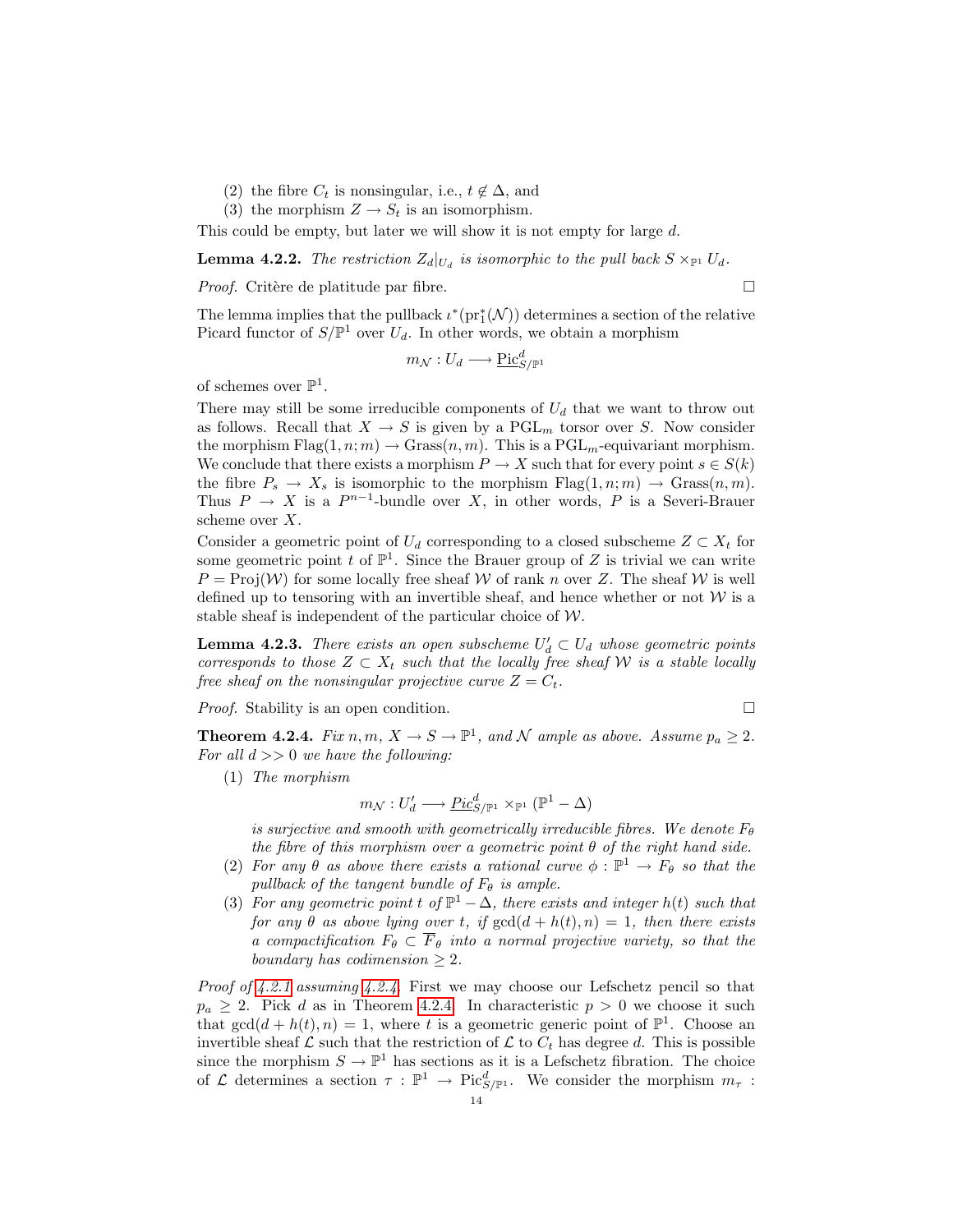$m_{\mathcal{N}}^{-1}(\tau(\mathbb{P}^1)) \to \mathbb{P}^1$ . Theorem [4.2.4](#page-13-0) gives information on the geometric generic fibre of  $m_{\tau}$ , namely it implies that this is a rationally connected variety. In characteristic zero this suffices, using the theorem of Graber-Harris-Starr [\[GHS03\]](#page-16-4), to conclude there exists a lift of  $\tau$  to a rational section  $\rho : \mathbb{P}^1 \to U'$  of  $U' \to \mathbb{P}^1$ . In characteristic  $p > 0$  we can use Lemma [4.2.5](#page-14-0) below to see that we may compactify the generic fibre  $F_n$  of  $m_\tau$  so that all the conditions of the main theorem of [\[dJS03\]](#page-16-5) are satisfied. Hence in this case we obtain  $\rho$  as well.

By Lemma [4.2.2](#page-13-1) the pullback  $\rho^* Z$  is birational to S. Thus

$$
S -- \ge \rho^* Z -- \ge X
$$

is the desired rational section of  $X \to S$ .

<span id="page-14-0"></span>**Lemma 4.2.5.** Let K be a field and let V be a variety over K. Suppose that  $V_{\bar{K}}$ has a compactification  $V_{\bar{K}} \subset V_{\bar{K}}$  which is a projective normal variety with boundary of codimension  $\geq 2$ . Then there is a projective normal compactification  $V \subset \overline{V}$  with boundary having codimension  $\geq 2$ .

*Proof.* Let  $K \subset L \subset K$  be a finite extension of K over which the compactification is defined. Let  $\mathcal{L}_L$  be an ample invertible sheaf over  $V_L$  which is the restriction of an ample invertible sheaf on  $\bar{V}_L$ . If we can pick  $\mathcal L$  such that it is the pullback of an invertible sheaf on V then we are done. (Left to the reader.)

In characteristic zero this does not pose a problem since we may assume that  $L/K$ is Galois with group G and then we can simply replace  $\mathcal L$  by  $\otimes_{\sigma \in G} \sigma^* \mathcal L$  which descends. In characteristic  $p > 0$  this reduces the question to the case where  $L/K$ is purely inseparable. However in this case the invertible sheaf  $\mathcal{L}^n$  with  $n = [L : K]$ will descend since the *n*-th power of an element of the structure sheaf of  $V_L$  is an element of the structure sheaf of  $V$ .

*Proof of [4.2.4.](#page-13-0)* Let t be a geometric point of  $\mathbb{P}^1$  not in the discriminant locus  $\Delta$ of  $S \to \mathbb{P}^1$ . Thus  $C = C_t = f^{-1}(t)$  is a nonsingular geometric fibre of  $S \to \mathbb{P}^1$ . Let  $Y = X_t \to C$  be the family of Grassmanians over C. Then  $U'_{d,t}$  is an open subscheme of the Hilbert scheme of  $Y$ , consisting of points that correspond to sections of the morphism  $Y \to C$ , with a suitable stability condition as in Lemma [4.2.3.](#page-13-2) We claim that to prove Theorem [4.2.4](#page-13-0) it suffices to prove the corresponding statements for  $U'_{d,t} \to \underline{\text{Pic}}_C^d$  for all geometric points t of  $\mathbb{P}^1 - \Delta$ . The only somewhat subtle point is that the bounds implicit in the statement  $d \geq 0$  may depend on t. There are two ways to deal with this issue. The first is to notice that in the proof of Theorem [4.2.1](#page-12-0) we only every used the case where  $t$  is a geometric generic point of  $\mathbb{P}^1$ . The second way to deal with this is to notice that once the assertions of Theorem [4.2.4](#page-13-0) have been proven for all  $\theta$  lying over a geometric generic point of  $\mathbb{P}^1$ , then the assertions hold for all geometric points  $\theta$  lying over a fixed Zariski open of  $\mathbb{P}^1 - \Delta$ . The additional finite list of points can then be dealt with separatedly. From now on we work with a fixed family of Grassmanians  $Y \to C$ , and ample invertible sheaf  $\mathcal{N} \in \text{Pic}(Y)$  over a fixed algebraically closed field as above. As before

the ample sheaf restricts to an ample generator on the fibres. The corresponding Hilbert scheme is

$$
\text{Hilb}^d = \text{Hilb}_{Y,\mathcal{N}}^{P_d},
$$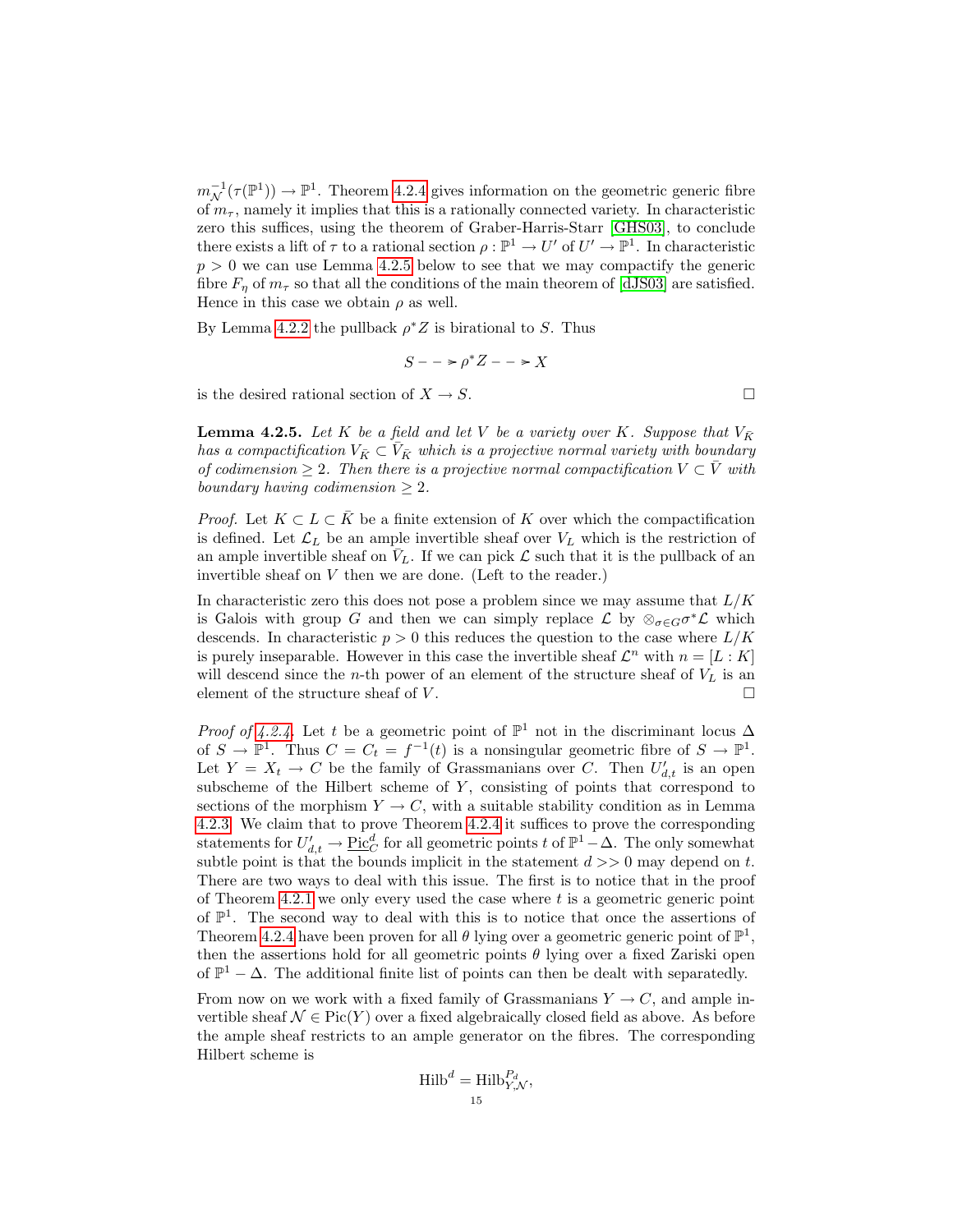which is now a scheme over the ground field, and we have open subschemes  $U'_d \subset$  $U_d \subset \text{Hilb}^d$  as above. (In other words we have dropped the subscript t from the notation.)

The Brauer group of C is trivial, hence we can write  $Y = \text{Grass}(n, V)$  for some locally free sheaf V of rank m. Let  $\mathcal{W}_{\text{univ}} \subset \mathcal{V} \otimes \mathcal{O}_Y$  denote the universal locally direct summand. Comparing fibre by fibre we observe that

$$
\mathcal{N}|_Y \otimes \wedge^n \mathcal{W}_{\text{univ}} \cong (Y \to C)^* \mathcal{H}
$$

for some invertible sheaf  $H$  on  $C$ .

Thus a section  $Z = \sigma(C)$  of  $Y \to C$  corresponds to a locally direct summand  $W \subset V$ of rank n. The stability condition of Lemma [4.2.3](#page-13-2) corresponds to the stability condition for this same W. The corresponding point in  $\underline{\mathrm{Pic}}_C^d$  is the point corresponding to the invertible sheaf  $(\wedge^n W)^{-1} \otimes \mathcal{H}$ . Hence the degree of Z with respect to N is  $d = -\deg(\mathcal{W}) + \deg(\mathcal{H})$ . Thus increasing d corresponds to decreasing  $d' = \deg \mathcal{W}$ . We will see below that the integer  $h(t)$  of the statement of Theorem [4.2.4](#page-13-0) can be taken to be  $h(t) = -\deg(\mathcal{H})$ .

Let  $M<sup>s</sup>(C, n, d')$  denote the coarse moduli scheme of rank n degree d' stable locally free sheaves on C. The arguments above show that there exists a sequence of morphisms

$$
U'_d \to M^s(C, n, d') \to \underline{\mathrm{Pic}}_C^{d'} \to \underline{\mathrm{Pic}}_C^d
$$

factoring the morphism of the Theorem. The last of these morphisms is an isomorphism.

The first morphism is identified with an open subscheme of a projective bundle. Namely, the fibre over the point  $[\mathcal{W}]$  is the open subschemes inside  $\mathbb{P}(\text{Hom}(\mathcal{W}, \mathcal{V}))$ corresponding to maps  $W \to V$  having maximal rank in all points of C. Since W is stable, if  $d \gg 0$ , so  $d' = \deg(\mathcal{W}) \ll 0$  then the codimension of the complement is  $m - n - 1$ .

For later use we describe this projective bundle a little better. There is a surjective etale morphism  $T \to M^s(C, n, d')$  such that a tautological locally free sheaf  $\mathcal{W}_T$ over  $T \times C$  exists. After refining  $T \to M^s(C, n, d')$  we may assume that there exists an isomorphism

$$
\gamma: \mathrm{pr}_1^*\mathcal{W}_T \longrightarrow \mathrm{pr}_2^*\mathcal{W}_T
$$

over  $T \times_{M^s(C,n,d')} T \times C$ . Over the triple fibre product  $T \times_{M^s} T \times_{M^s} T \times C$  the combination  $\text{pr}_{23}^* \gamma \circ \text{pr}_{12}^* \gamma$  differs from  $\text{pr}_{13}^* \gamma$  by an invertible function on  $T \times_{M^s}$  $T \times_{M^s} T$ . (This invertible function defines a Brauer class on  $M^s$  which is the obstruction for the existence of a tautological bundle.) All of this means that we can consider the projective bundle

$$
\mathbb{P}(\mathrm{pr}_{1,*}(\mathcal{H}om(\mathcal{W}_T,\mathrm{pr}_2^*\mathcal{V})))
$$

over T. The isomorphism  $\gamma$  induces an isomorphism of projective bundles and the cocylce condition for  $\gamma$  over the triple fibre product implies that this is a descent datum. The conclusion is that we get a projective bundle  $\mathbb{P} \to M^s(C, n, d')$  and an open immersion